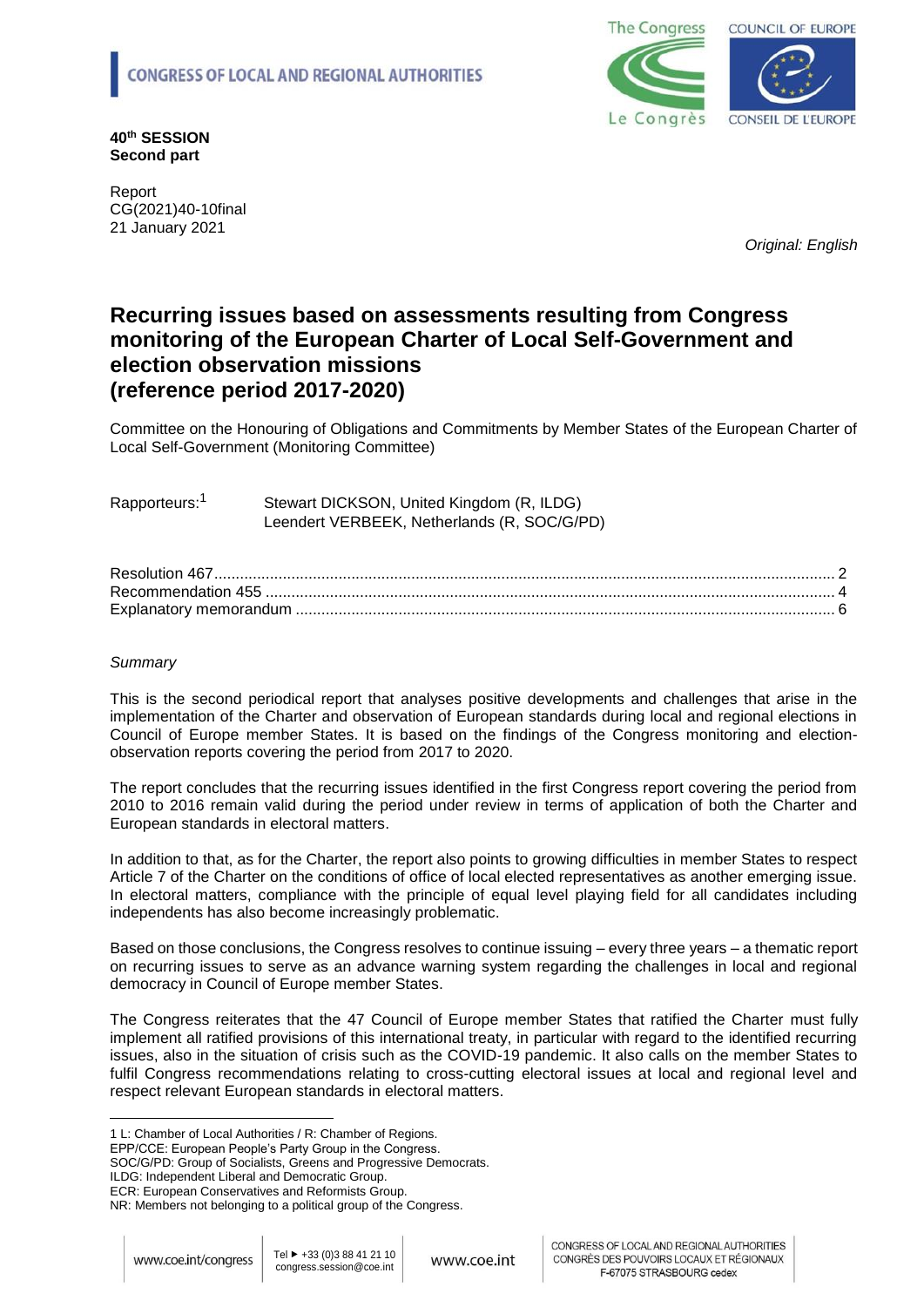# <span id="page-1-0"></span>**RESOLUTION 467<sup>2</sup>**

1. The Congress of Local and Regional Authorities of the Council of Europe refers to:

*a.* the European Charter of Local Self-Government (ETS No. 122) and its Additional Protocol on the right to participate in the affairs of a local authority (ETS No. 207);

b. Chapter XVIII, XIX and XX of the Rules and Procedures of the Congress<sup>3</sup>, respectively on the organisation of monitoring procedures, election observation missions, post-electoral political dialogue and on the implementation of the post-monitoring;

*c.* the Congress monitoring reports and recommendations on the implementation of the European Charter of Local Self-Government in the Council of Europe member States;

*d.* the reports, resolutions and recommendations adopted by the Congress further to the observation of local and regional elections as well as reports, resolutions and recommendations on cross-cutting issues in electoral matters;

*e.* Congress Resolution 413 (2017) on the comparative analysis of the implementation of the European Charter of Local Self-Government in 47 member States;

*f.* Resolution 412 (2017) "Recurring issues based on assessments resulting from Congress monitoring and election observation missions (reference period 2010-2016)".

2. The Congress notes that the recurring issues of compliance with the Charter identified in the previous report - the inadequacy of financial resources available to local and regional authorities, the restricted definition, allocation and exercise of local competences, the lack of consultation and of direct applicability of the Charter – remain relevant for the period under review.

3. In addition, the member States have become increasingly confronted with systematic shortcomings in meeting the requirements of Article 7 of the Charter on the conditions of office of local elected representatives. This can be regarded as an emerging issue of the Charter's application.

4. Similarly, in electoral matters, the Congress also highlights the relevance of the previously identified recurring issues regarding the accuracy of voters' lists, the misuse of administrative resources, the politicisation of the electoral administration and low public confidence in electoral processes.

5. Over the past several years, the Congress has also observed that compliance with the principle of equal level playing field for all candidates including independents has increasingly become an issue.

6. Therefore, the Congress of Local and Regional Authorities of the Council of Europe:

*a.* invites the Monitoring Committee to continue preparing – every three years – an updated analysis of the recurring issues based on assessments resulting from Congress monitoring and election observation missions carried out during the reported period;

*b.* encourages the rapporteurs of the Monitoring Committee to continue referring to the recurring issues when monitoring the implementation of the European Charter of Local Self-Government and conducting election observation in the Council of Europe member States;

*c.* asks the Monitoring Committee and/or other Congress Committees to continue preparing transversal reports on topics related to recurring issues detected during monitoring and election observation activities;

3 [CG-FORUM(2020)01] – Revised Rules and Procedures of the Congress <https://rm.coe.int/rules-and-procedures-of-the-congress-of-local-and-regional-authorities/16809f0b0e>

<sup>2</sup> Debated and adopted by the Congress on 17 June 2021, 3rd sitting (see Documen[t CG\(2021\)40-10,](https://rm.coe.int/recurring-issues-2017-2020-rapporteurs-stewart-dickson-united-kingdom-/1680a28a72) explanatory memorandum), corapporteurs: Stewart DICKSON, United Kingdom (R, ILDG) and Leendert VERBEEK, Netherlands (R, SOC/G/PD).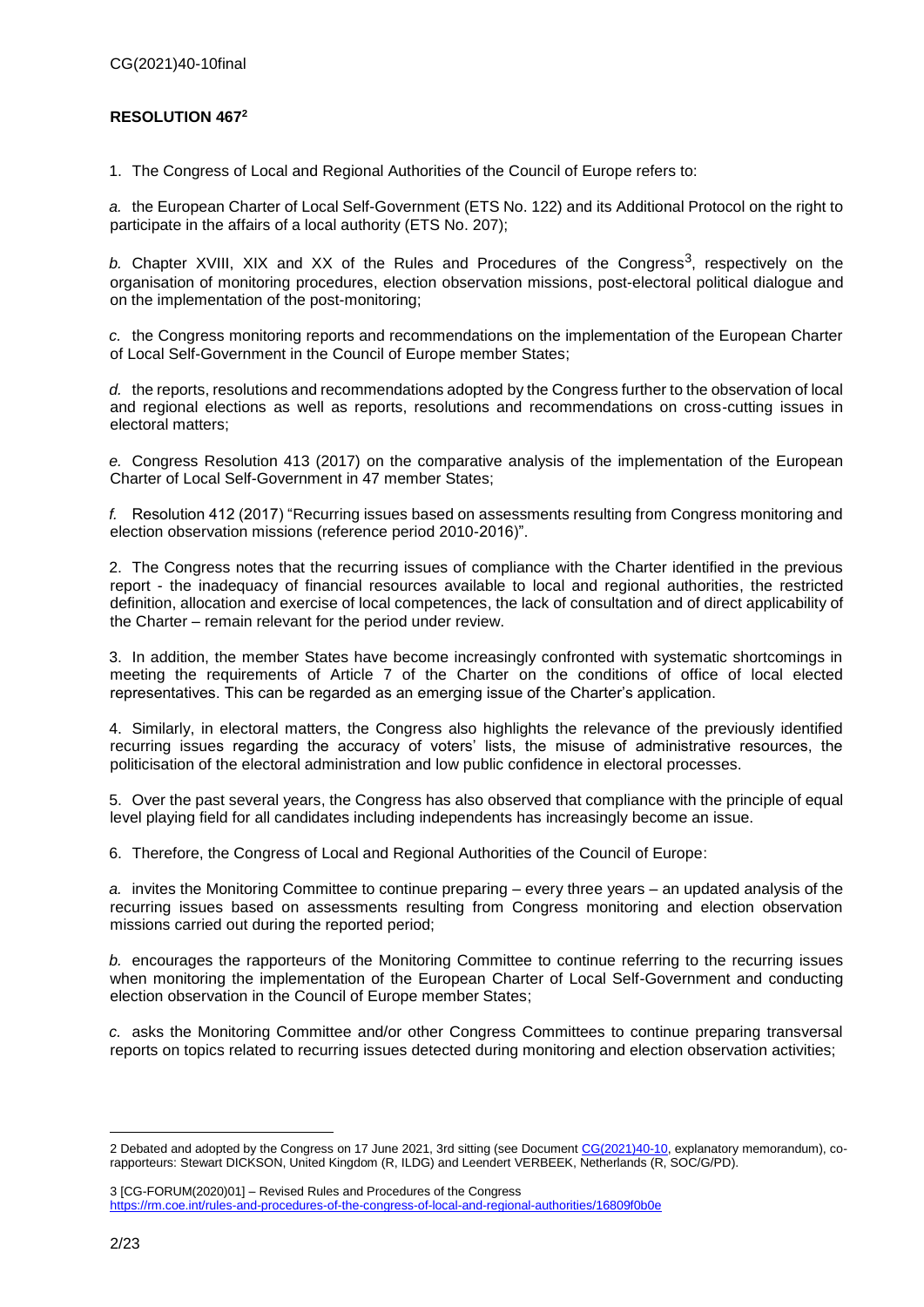*d.* encourages all relevant Congress bodies to consider the recurring issues in their activities, design appropriate tools and policies to assist member States in responding to them and promote relevant good practices.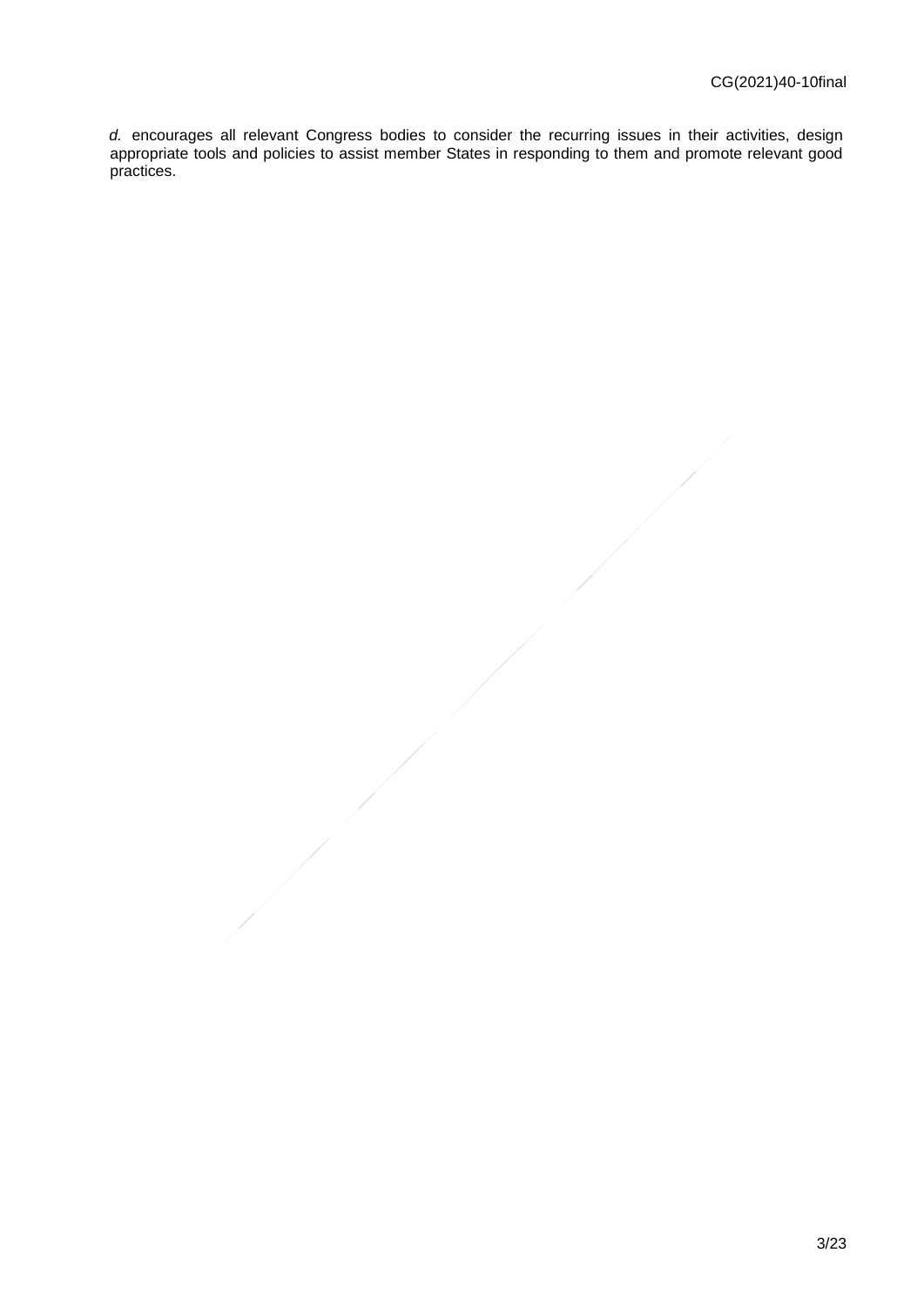# <span id="page-3-0"></span>**RECOMMENDATION 455<sup>4</sup>**

1. The Congress of Local and Regional Authorities of the Council of Europe refers to:

*a.* the European Charter of Local Self-Government (ETS No. 122) and its Additional Protocol on the right to participate in the affairs of a local authority (ETS No. 207);

*b.* Article 2, paragraph 1.b, of the Charter of the Congress of Local and Regional Authorities appended to Statutory Resolution CM/Res(2020)1, stipulating that one of the aims of the Congress is "to submit proposals to the Committee of Ministers in order to promote local and regional democracy";

c. Chapter XVIII, XIX and XX of the Rules and Procedures of the Congress,<sup>5</sup> respectively on the organisation of monitoring procedures, election observation missions, post-electoral political dialogue and on the implementation of the post-monitoring;

*d.* the Congress monitoring reports, resolutions and recommendations on the implementation of the European Charter of Local Self-Government in the Council of Europe member States;

*e.* the reports, resolutions and recommendations adopted by the Congress further to the observation of local and regional elections as well as reports, resolutions and recommendations on cross-cutting issues in electoral matters;

*f.* Congress Resolution 413 (2017) on the comparative analysis on the implementation of the European Charter of Local Self-Government in 47 member States.

*g.* Congress Recommendation 395 (2017) "Recurring issues based on assessments resulting from Congress monitoring and election observation missions (reference period 2010-2016)".

2. The Congress strongly regrets that the recurring issues identified in the previous report – such as the inadequacy of financial resources available to local and regional authorities, the restricted definition, allocation and exercise of local competences, the shortcoming in consultation and the lack of direct applicability of the Charter – remain relevant for the period under review. Furthermore, the Congress has observed an increasing difficulty in the member States in meeting the requirements of Article 7 of the Charter on the conditions of office of local elected representatives.

3. The Congress reiterates that the Charter, ratified by 47 member States of the Council of Europe, as an international treaty should be applied in member States also in the situation of crisis such as the COVID-19 pandemic.

4. It highlights that recurring issues in electoral matters continue to include the accuracy of voters lists, the misuse of administrative resources during electoral campaigns, the politicisation of the electoral administration at all levels and the voters confidence in electoral processes. Furthermore, over the past several years, the Congress has observed that compliance with the principle of equal level playing field for all candidates including independents has become increasingly problematic.

5. It reiterates the relevance of soft law instruments applicable in this respect, including the Congress recommendations on electoral observation and the Code of Good Practice in Electoral Matters issued by the European Commission for Democracy through Law (Venice Commission).

6. The Congress pursues post-monitoring and post-electoral dialogue with national authorities of the Council of Europe member States to assist them in fulfilling the Congress monitoring and election-related recommendations and resolutions, with a particular emphasis on tackling the recurring issues.

<sup>4</sup> See footnote on page 2.

<sup>5</sup> [CG-FORUM(2020)01] – Revised Rules and Procedures of the Congress <https://rm.coe.int/rules-and-procedures-of-the-congress-of-local-and-regional-authorities/16809f0b0e>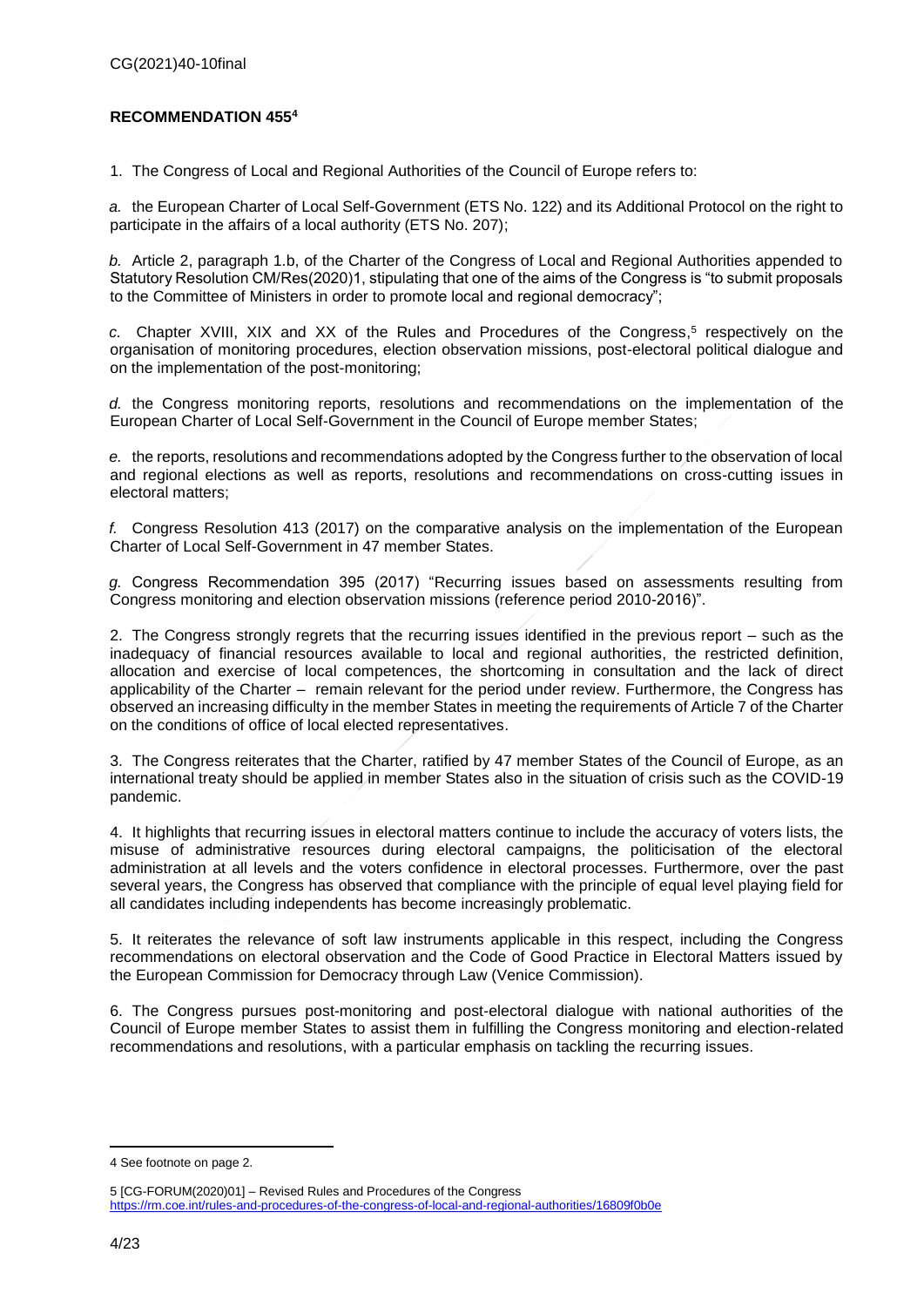7. In the light of the above, the Congress invites the Committee of Ministers to call on the authorities of the members States to:

*a.* pursue their efforts to fully implement the ratified provisions of the Charter in particular as regards the identified recurring issues;

*b.* implement Congress recommendations related to cross-cutting electoral issues at local and regional level as well as soft law instruments issued by other Council of Europe bodies, notably the European Commission for Democracy through Law, in order to ensure that local and regional elections are in compliance with European standards in electoral matters;

*c.* strengthen their political dialogue with the Congress, including in the framework of post-monitoring and post-electoral procedures, with a view to setting up roadmaps to comply with their commitments under the Charter.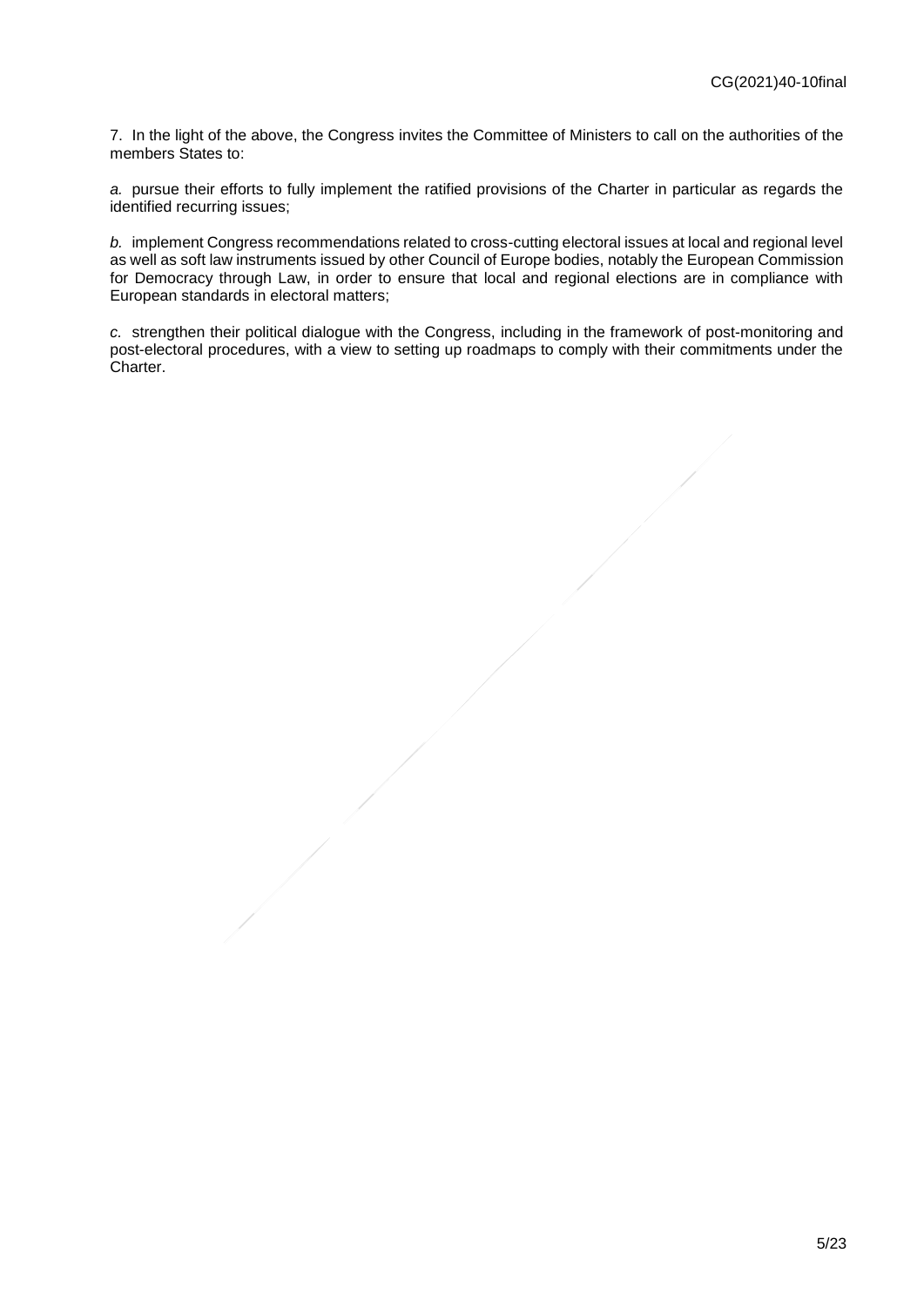# <span id="page-5-0"></span>**EXPLANATORY MEMORANDUM**

Table of contents:

| 1 <sub>1</sub> | MONITORING OF THE IMPLEMENTATION OF THE EUROPEAN CHARTER OF LOCAL |  |
|----------------|-------------------------------------------------------------------|--|
|                |                                                                   |  |
| Α.             |                                                                   |  |
| <b>B.</b>      |                                                                   |  |
| C.             |                                                                   |  |
| D.             |                                                                   |  |
| 2.             | OBSERVATION OF LOCAL AND REGIONAL ELECTIONS IN COUNCIL OF EUROPE  |  |
|                |                                                                   |  |
|                |                                                                   |  |
|                |                                                                   |  |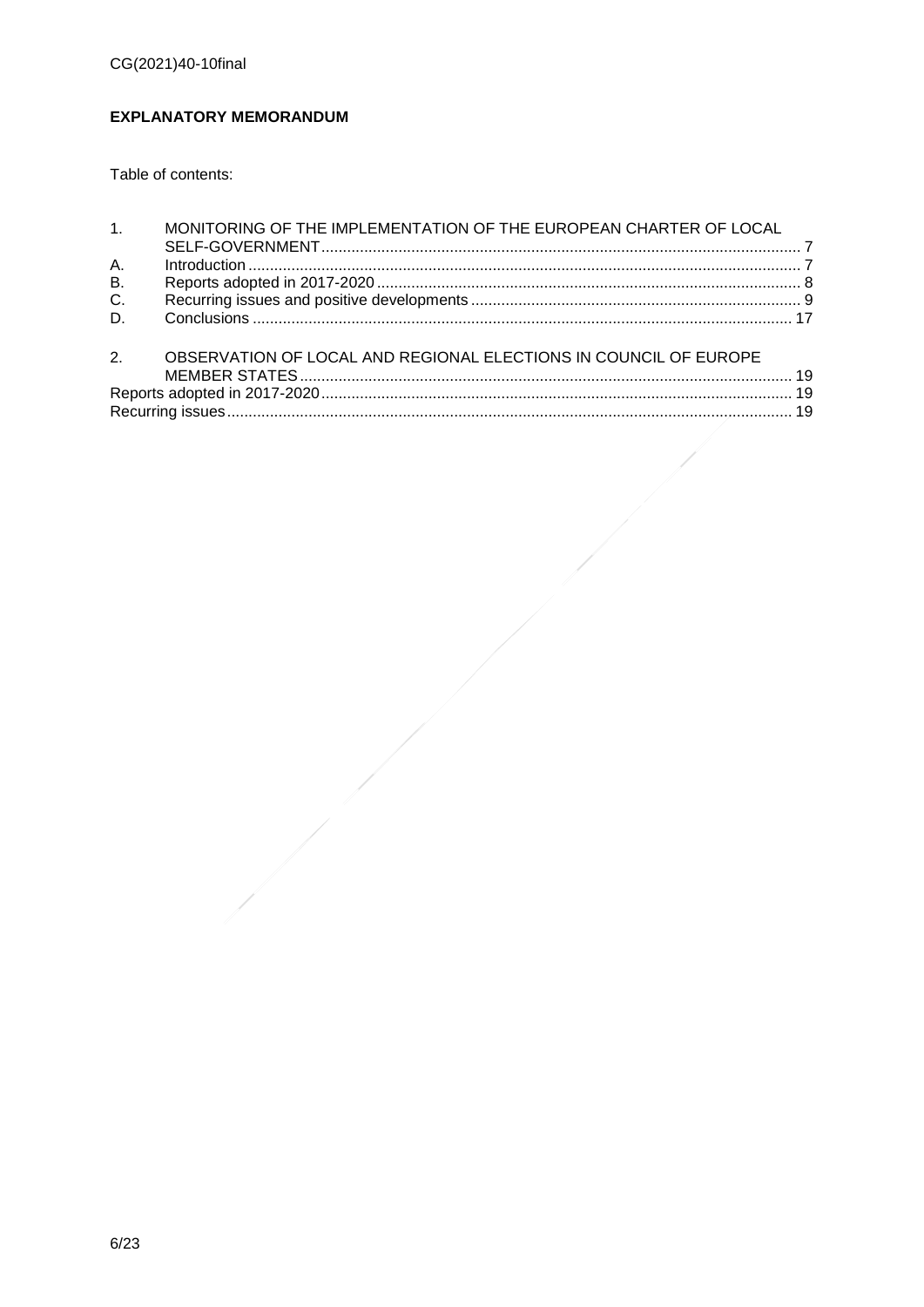# <span id="page-6-0"></span>**1. MONITORING OF THE IMPLEMENTATION OF THE EUROPEAN CHARTER OF LOCAL SELF-GOVERNMENT**

### <span id="page-6-1"></span>**A. Introduction**

1. In 2017, based on the assessments resulting from the Congress monitoring and election observation missions carried out from 2010 to 2016, the Congress adopted a report which identified those areas of the European Charter of Local Self-Government (hereinafter "the Charter") which member States find most challenging to comply with.

2. The report identified the following recurring issues:

- inadequacy of financial resources available for local and regional authorities (Article 9);
- restricted definition, allocation and exercise of local competences (Article 4);
- lack of consultation by central government (Articles 4.6, 9.6).
- absence of direct applicability of the Charter in domestic legal systems (singled out as a root cause of the recurring problems).

3. The report concluded on a worrying broader tendency towards (re)centralisation in member States which may take many different forms, ranging from the refusal of some courts to apply the Charter directly, to limiting local authorities' financial autonomy.

4. The objective of the present report is to review the state of implementation of the commitments and obligations of the Council of Europe member States in respect of the Charter for the period that spans from 2017 to 2020. It also provides a global assessment of the situation of local and regional democracy in Europe based on positive developments identified in the monitoring reports and recurring issues highlighted in the Congress recommendations. It stems from the Congress resolution adopted in March 2017 which instructed the Monitoring Committee to provid[e regular tri annual update and analysis](http://mkto-ab220141.com/f00Pa0e07j00lI3UR0Qav0l) of recurring issues it encountered during monitoring and post-monitoring activities.

5. Since 2017, the Congress has monitored 24 member States and carried out election observation visits in 10 Council of Europe members and one Neighbourhood Partnership country of the Council of Europe. The present report builds on the findings of those visits and takes into account the recurring issues identified in the previous report.

6. To ensure a complete and comprehensive analysis of the respect by the member States of their obligations and commitments under the Charter, the present report highlights both the challenges in the Charter's application and positive developments to encourage the implementation efforts of the Council of Europe member States.

7. During the period under the review, the Congress has particularly welcomed the active role played by associations of sub-national authorities to promote and defend local self-government interests in several member states (BiH, Hungary, Portugal, Switzerland, Iceland, Georgia, Lithuania and Poland), both an existing great variety of legally available instruments of citizens' participation in local public affairs and the establishment of such new mechanisms (Russia, Switzerland, Iceland, Georgia, Slovenia, Lithuania, Liechtenstein), the ratification of those articles of the Charter which were not ratified before (Armenia), the ratification of the Additional Protocol to the European Charter of Local Self-Government on the right to participate in the affairs of a local authority (Switzerland, Serbia, Estonia, Finland, Georgia), and the introduction of direct election of mayors (Georgia).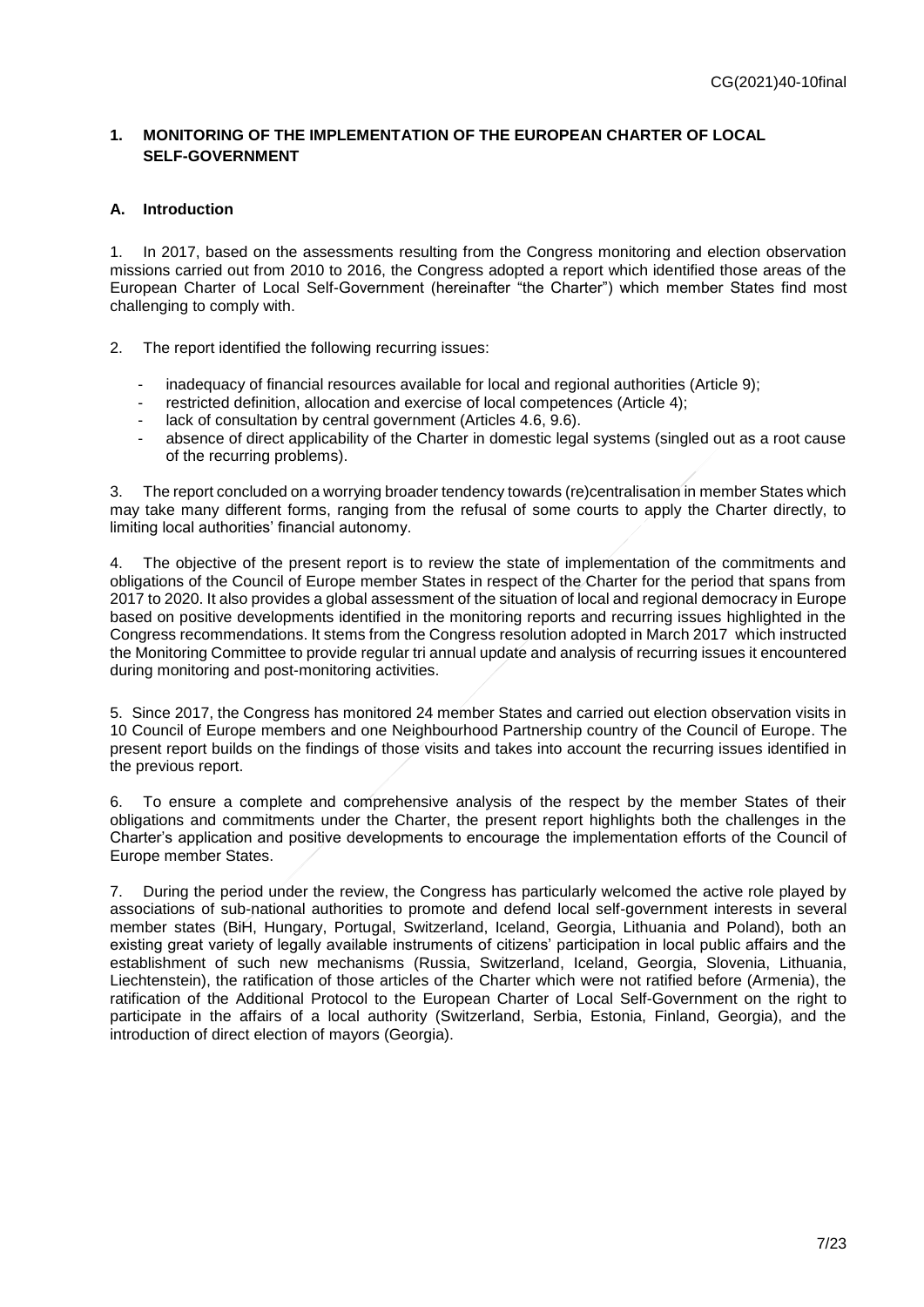# <span id="page-7-0"></span>**B. Reports adopted in 2017-2020**

- 8. Monitoring, post-monitoring and fact-finding reports:
	- 2020:
	- Fact- finding report on territorial reform in Latvia, Fact-finding mission, [Recommendation 447\(2020\)](https://rm.coe.int/fact-finding-report-on-territorial-reform-in-latvia-co-rapporteurs-xav/1680a0bfb8)
	- Local and regional democracy in Hungary, Recommendation (pending adoption)
	- Local and regional democracy in Armenia, Recommendation (pending adoption)
	- Local and regional democracy in Turkey, Recommendation (pending adoption)
	- Local and regional democracy in Portuga[l, Recommendation 445\(2020\)](https://rm.coe.int/monitoring-of-the-european-charter-of-local-self-government-in-portuga/16809fc7f2)
	- Local and regional democracy in Austria, [Recommendation 446\(2020\)](https://rm.coe.int/monitoring-of-the-european-charter-of-local-self-government-in-austria/16809fc1ec)
	- 2019:
	- Local and regional democracy in the Russian Federation, [Recommendation 440\(2019\)](https://rm.coe.int/CoERMPublicCommonSearchServices/DisplayDCTMContent?documentId=090000168098acd0)
	- Local and regional democracy in Bosnia and Herzegovina, [Recommendation 442\(2019\)](https://rm.coe.int/recommendation-442-2019-en-local-and-regional-democracy-in-bosnia-and-/168098ab40)
	- Local and regional democracy in Poland, [Recommendation 431\(2019\)](https://rm.coe.int/local-and-regional-democracy-in-poland-congress-session-rapporteurs-da/168093c47e)
	- Local and regional democracy in the Republic of Moldova, [Recommendation 436\(2019\)](https://rm.coe.int/CoERMPublicCommonSearchServices/DisplayDCTMContent?documentId=090000168093d89d)
	- 2018:
	- Local democracy in Andorra, [Recommendation 415\(2018\)](https://rm.coe.int/CoERMPublicCommonSearchServices/DisplayDCTMContent?documentId=09000016807a83f0)
	- Local and regional democracy in Georgia, [Recommendation 426 \(2018\)](https://rm.coe.int/local-and-regional-democracy-in-georgia-monitoring-committee-rapporteu/16808eda18)
	- Local democracy in Liechtenstein, [Recommendation 416\(2018\)](file://///hawking-share/Congress_dpt1_monitoring/07.%20%20SPECIFIC%20THEMATICS/REPORTS/Recurring%20issues/Recurring%20issues%202017-2020/2.%20Congress%20session%20version/Explanatory%20memorandum%20CPL35(2018)02)
	- Local democracy in Lithuania, [Recommendation 420\(2018\)](https://rm.coe.int/local-democracy-in-lithuania-rapporteurs-artur-torres-pereira-portugal/16808eda92)
	- Local democracy in Monaco, [Recommendation 417\(2018](https://rm.coe.int/CoERMPublicCommonSearchServices/DisplayDCTMContent?documentId=09000016807a8d27))
	- Local democracy in the Republic of San Marino, [Recommendation 418\(2018\)](https://rm.coe.int/CoERMPublicCommonSearchServices/DisplayDCTMContent?documentId=09000016807aa958)
	- Local democracy in Slovenia, [Recommendation 421\(2018\)](https://rm.coe.int/local-democracy-in-slovenia-rapporteurs-henrik-brade-johansen-denmark-/16808eda69)
	- Fact-finding mission on the situation of local elected representatives in the Republic of Moldova, [Recommendation 411\(2018\)](https://rm.coe.int/CoERMPublicCommonSearchServices/DisplayDCTMContent?documentId=090000168079d680)
	- 2017:
	- Fact-finding mission on the situation of local elected representatives in Turkey, Recommendation [397\(2017\)](https://rm.coe.int/CoERMPublicCommonSearchServices/DisplayDCTMContent?documentId=09000016807039b1)
	- Local and regional democracy in Finland, [Recommendation 396\(2017\)](https://rm.coe.int/CoERMPublicCommonSearchServices/DisplayDCTMContent?documentId=090000168070401f)
	- Local and regional democracy in Italy, [Recommendation 404\(2017\)](https://rm.coe.int/local-and-regional-democracy-in-italy-monitoring-committee-co-rapporte/168075fbb1)
	- Local and regional democracy in Serbia, [Recommendation 403\(2017\)](https://rm.coe.int/local-and-regional-democracy-in-serbia-rapporteurs-lucia-kroon-the-net/168075f91b)
	- Local and regional democracy in Switzerland, [Recommendation 407\(2017\)](https://rm.coe.int/local-and-regional-democracy-in-switzerland-monitoring-committee-co-ra/1680760b12)
	- Local democracy in Estonia, [Recommendation 401\(2017\)](https://rm.coe.int/CoERMPublicCommonSearchServices/DisplayDCTMContent?documentId=090000168070401b)
	- Local democracy in Iceland, [Recommendation 402\(2017\)](https://rm.coe.int/CoERMPublicCommonSearchServices/DisplayDCTMContent?documentId=0900001680704019)
	- Local democracy in the Republic of Malta, [Recommendation 400\(2017\)](https://rm.coe.int/CoERMPublicCommonSearchServices/DisplayDCTMContent?documentId=09000016807a6970)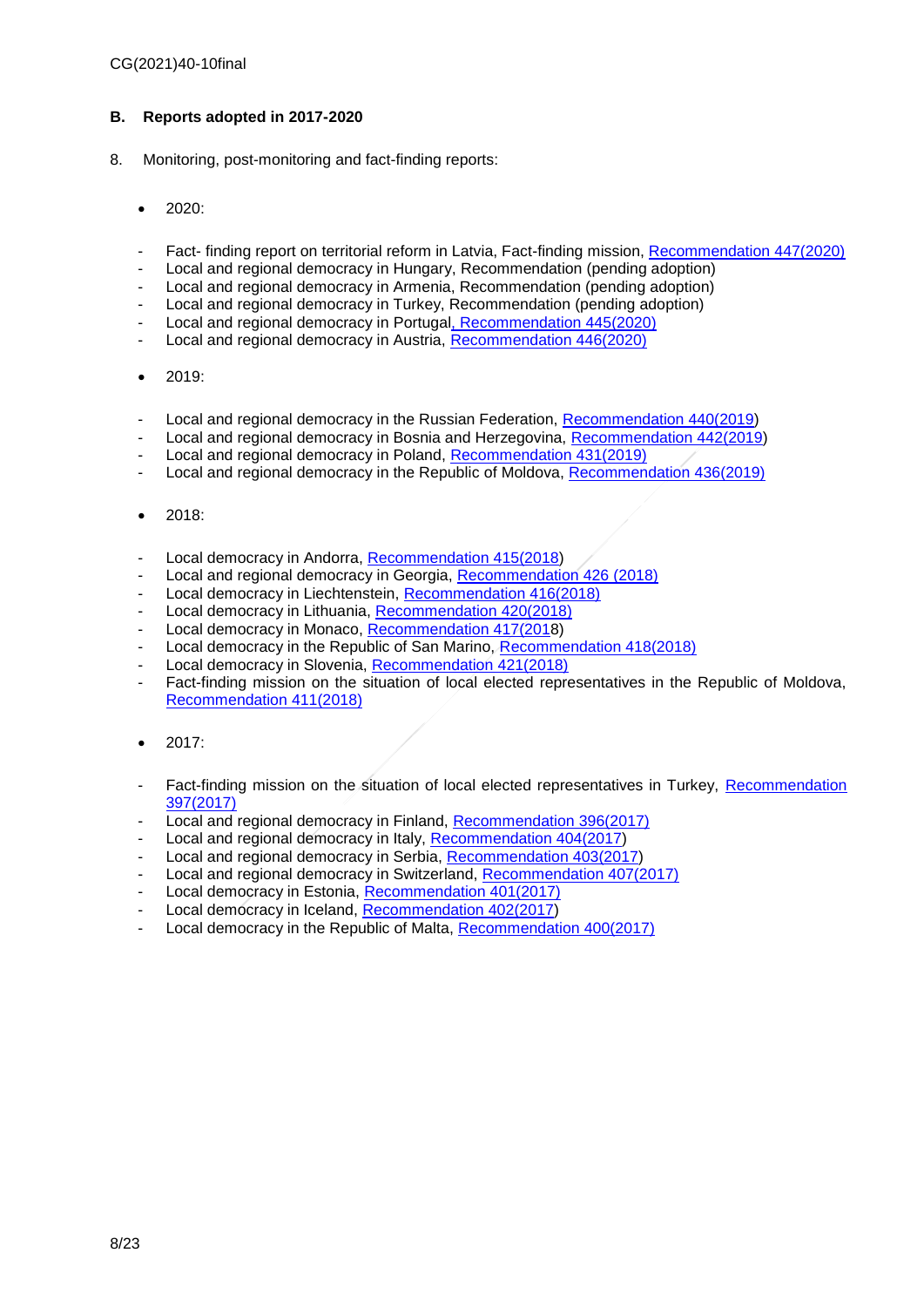# <span id="page-8-0"></span>**C. Recurring issues and positive developments**

### **Article 9. Financial resources of local authorities**

#### **Article 9 – Financial resources of local authorities**

- 1 Local authorities shall be entitled, within national economic policy, to adequate financial resources of their own, of which they may dispose freely within the framework of their powers.
- 2 Local authorities' financial resources shall be commensurate with the responsibilities provided for by the constitution and the law.
- 3 Part at least of the financial resources of local authorities shall derive from local taxes and charges of which, within the limits of statute, they have the power to determine the rate.
- 4 The financial systems on which resources available to local authorities are based shall be of a sufficiently diversified and buoyant nature to enable them to keep pace as far as practically possible with the real evolution of the cost of carrying out their tasks.
- 5 The protection of financially weaker local authorities calls for the institution of financial equalisation procedures or equivalent measures which are designed to correct the effects of the unequal distribution of potential sources of finance and of the financial burden they must support. Such procedures or measures shall not diminish the discretion local authorities may exercise within their own sphere of responsibility.
- 6 Local authorities shall be consulted, in an appropriate manner, on the way in which redistributed resources are to be allocated to them.
- 7 As far as possible, grants to local authorities shall not be earmarked for the financing of specific projects. The provision of grants shall not remove the basic freedom of local authorities to exercise policy discretion within their own jurisdiction.
- 8 For the purpose of borrowing for capital investment, local authorities shall have access to the national capital market within the limits of the law.

9. The right of local authorities to adequate financial resources enshrined in Article 9 is a key principle of the Charter. To have the effective capacity to manage a substantial share of public services as laid down in Article 3 of the Charter, local authorities need adequate financial resources which should be commensurate with tasks and responsibilities they must fulfil in accordance with the law. They should enjoy genuine financial autonomy, that is both be free to determine expenditure priorities and have adequate own resources, including the capacity to levy revenues from taxes (fiscal autonomy). At the same time, sources of local incomes should be sufficiently diverse in nature to ensure resilience of local authorities to external economic factors. The State should also provide municipalities with the financial means they need, including by setting up an effective and transparent financial equalisation system that would take into account fiscal capacities and financial needs of communities.

10. Article 9 also directly foresees consultation obligation of higher-level government on the way in which redistributed resources are to be allocated to local authorities. Such consultation should be timely and effective.

11. As stems from the monitoring reports adopted during the reporting period, Article 9 on local financial autonomy continues to be one of the most frequently violated provisions of the Charter.

12. Many local authorities continue to face increasing difficulties to finance their mandatory tasks and responsibilities. Some of them lack powers to raise their own revenues, through charges and local taxes, or to determine their expenditure priorities. The failure to ensure an adequate match between delegated competences and funding to carry them out (concomitant financing) has been observed in many countries.

13. Although most member States do not restrict directly, in the legislation, the way local authorities spend their financial resources, in practice most of local budget revenues are found to cover only own and delegated "mandatory tasks" and functions leaving little left for local authorities' own-decision spending priorities.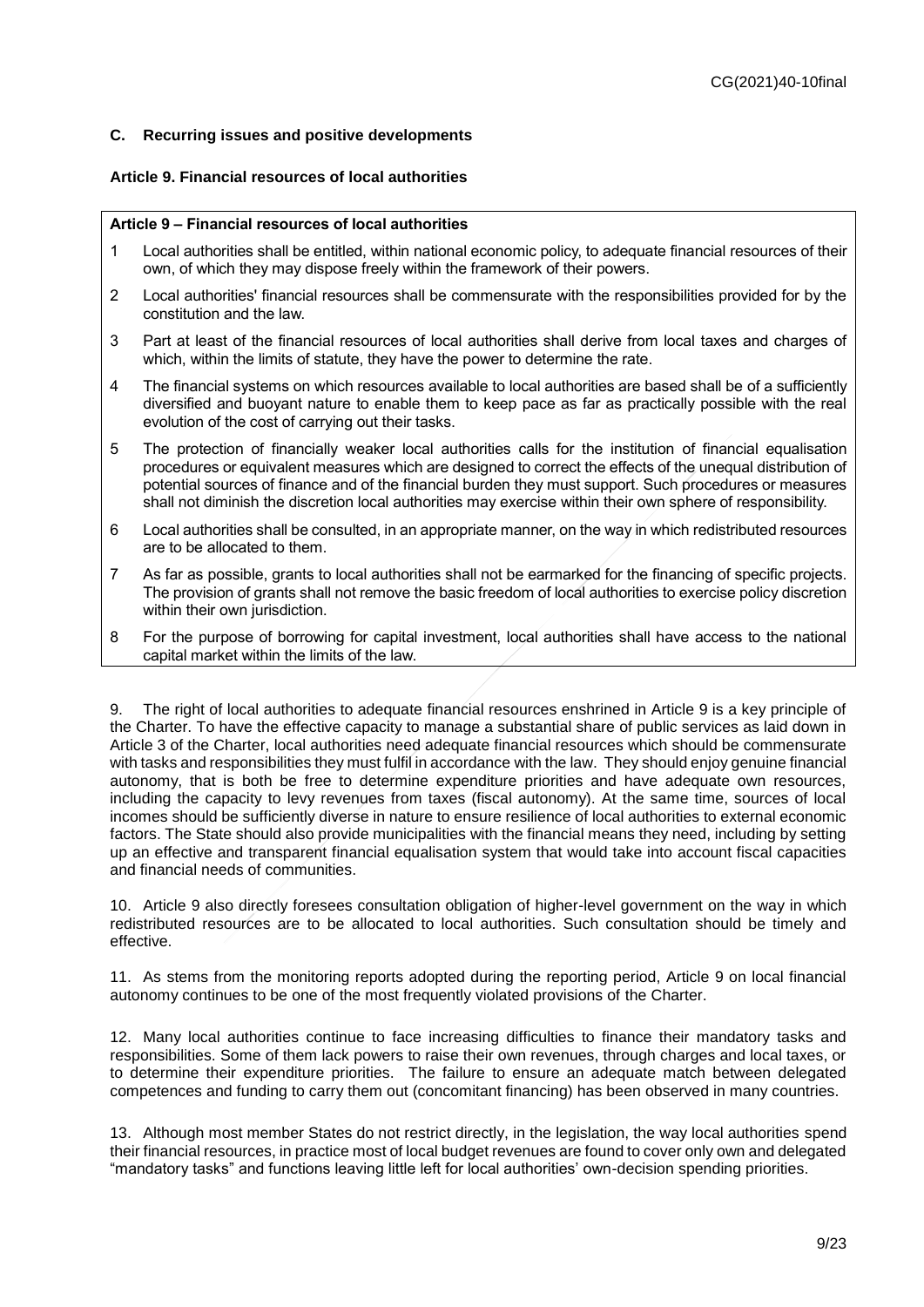14. As a result, the following concerns linked to limited local financial autonomy remain valid, this list being not exhaustive:

- inadequate and undiversified financial resources available to local authorities;
- limited own income and low proportion of own revenues in local budgets,
- mismatch between delegated tasks and attributed (concomitant) funding;
- overwhelming financial dependency of local government on state transfers, grants and subsidies;
- inefficiency of the equalisation system and lack of clarity in the distribution of state grants;
- lack of appropriate consultation on allocation of financial resources;
- over-regulation in certain areas which increases the cost of provision of services for local authorities that they must finance from their own resources;
- limited access to capital markets.

### **Positive developments**

15. The Congress observed only a few, rather exceptional examples of full compliance of some member States with the requirements set out in Article 9. It welcomed those rare situations where local authorities benefited from adequate financial resources, enjoyed a healthy financial position owing to high percentage of local tax revenue with a relatively low debt ratio or have had their budgets recover after the crisis and experience a significant growth.

16. The Congress praised some countries' efforts to modernise the equalisation system, introduce new rules and procedures to help municipalities balance their finances and avoid excessive indebtedness, and review the legislation to strengthen the interaction between the state and local level on budgetary issues.

17. To assist all levels of government to better understand and more effectively apply the principle of adequate financial resources, the Congress has made a series of proposals and recommendations, among which, to:

- ensure the allocation of adequate resources to municipalities, respecting the connectivity principle that the resources should match the functions;
- accompany the delegation of the tasks from central to local level with concomitant financial resources;
- modernise the equalisation system and ensure its fairness and transparency, so that it can respond to current needs of local authorities (through revision of the formula of calculation of equalisation transfers and distribution criteria, an increase in the equalisation fund to smooth out regional and inter-municipal disparities);
- strengthen local fiscal autonomy and enhance the local authorities' capacity to generate their own resources (through further enlarging the tax base or capacity to determine surcharges or enabling local authorities to establish local taxes and to determine their rate);
- rationalise and simplify legal regulations of certain tasks and responsibilities at local level to allow more discretion to local authorities in adapting their exercise to local conditions;
- establish clear and transparent criteria for the distribution of state grants;
- allow for municipalities' access to capital markets to finance investment expenditures;
- ensure proper implementation of consultation procedures and mechanisms in practice to permit effective consultations with local authorities, in due time and in an appropriate way on all financial matters that directly concern them.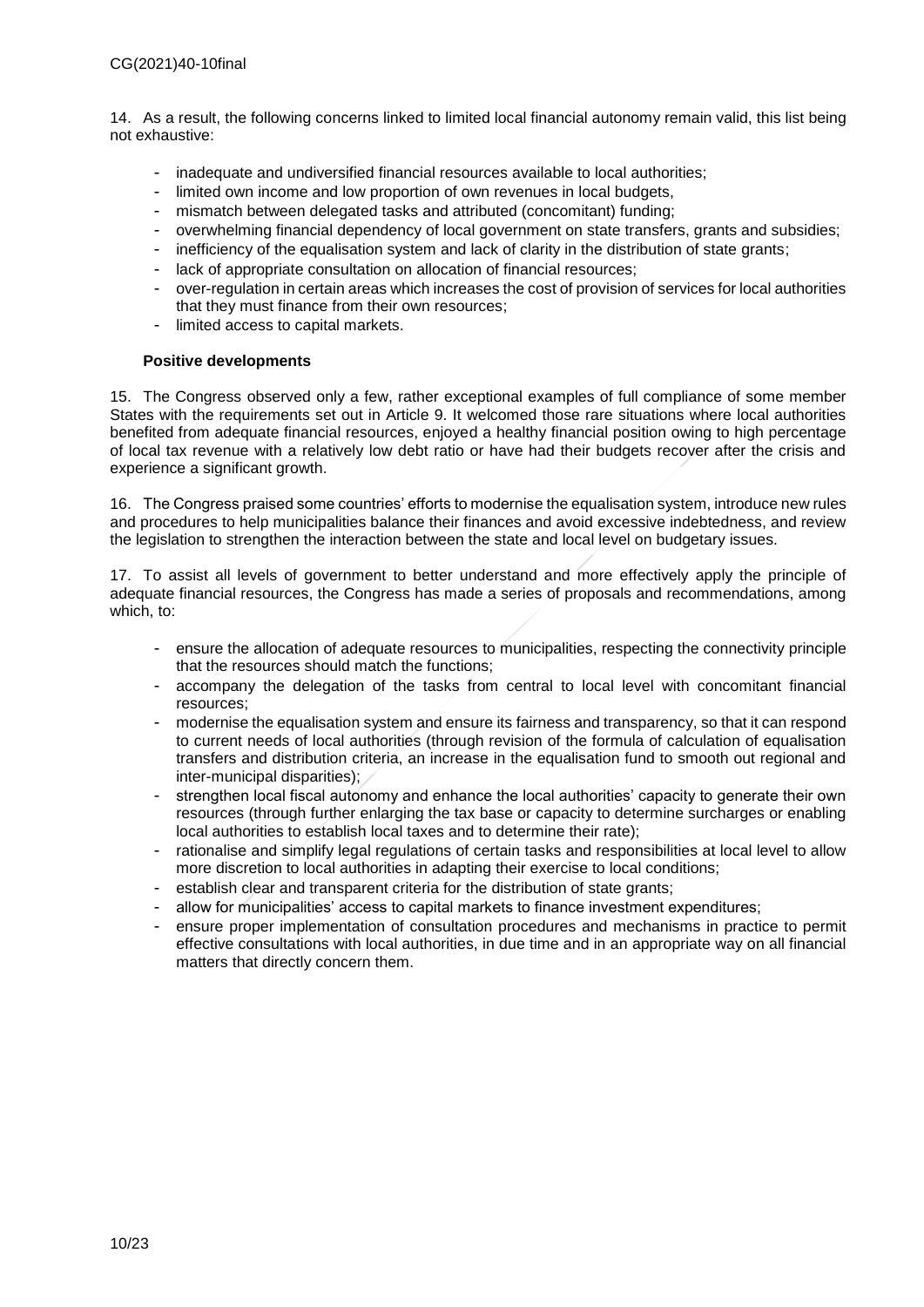# **Consultation of local authorities by higher levels of government**

### **Article 4 of the Charter – Scope of local self-government**

6 Local authorities shall be consulted, insofar as possible, in due time and in an appropriate way in the planning and decision-making processes for all matters which concern them directly.

### **Article 5 of the Charter – Protection of local authority boundaries**

Changes in local authority boundaries shall not be made without prior consultation of the local communities concerned, possibly by means of a referendum where this is permitted by statute.

### **Article 9 of the Charter – Financial resources of local authorities**

6 Local authorities shall be consulted, in an appropriate manner, on the way in which redistributed resources are to be allocated to them.

18. The right of local authorities to be consulted by higher levels of government, on all matters that concern them directly is a core principle of local democracy, enshrined in several Articles of the Charter.

19. Effective consultation contributes to strengthening democracy and good governance since it ensures the "local ownership" of policies and legislation impacting local self-government and enables their sound implementation at grassroots' level. For consultation to be effective, it must be conducted in due time and in an appropriate way to allow local authorities and their associations to formulate their needs and proposals in good time and thus exercise real influence on decision-making process at central level.

### **Positive developments**

20. During the reporting period, some positive examples of consultation have been identified in a number of countries. For instance, some states have successfully applied strong consultation traditions and built on the culture of consultation and close dialogue, had municipalities represented in the composition of the national legislature, adopted legislation providing mechanisms for consulting sub-national authorities, ensured regular consultation with local authorities and their associations, officially recognised associations of municipalities as interlocutors and partners that play an active role and exert influence on decision - making at central level.

21. However, despite some positive developments, on a larger European scale consultation between the central government and sub-national authorities still lags behind the requirements of Article 9 of the Charter. General improvement is still needed to ensure that the right to consultation is guaranteed to local authorities both in law and in practice and to develop and root the system of genuine political negotiation in all Council of Europe member states.

22. The main issues in terms of consultation identified in the period of reporting remain as follows:

- absence of a formal recognition in law of mechanisms of consultation with local authorities;
- ineffective and insufficient implementation of legally established consultation mechanisms and procedures;
- unsystematic practice of consultation and short consultation deadlines which limit the capacity of local authorities to make meaningful and reasoned comments.

23. Consequently, the Congress has asked the national authorities of several member states, among other things, to:

- put in place or reinstate, where applicable, an institutionalised and systematic consultation mechanism of local authorities by higher levels of government:
- recognise the importance and strengthen the role and impact of associations on decision-making process;
- formalise the consultation process where it is not defined or clearly defined in law to make this process predictable and result-oriented and to allow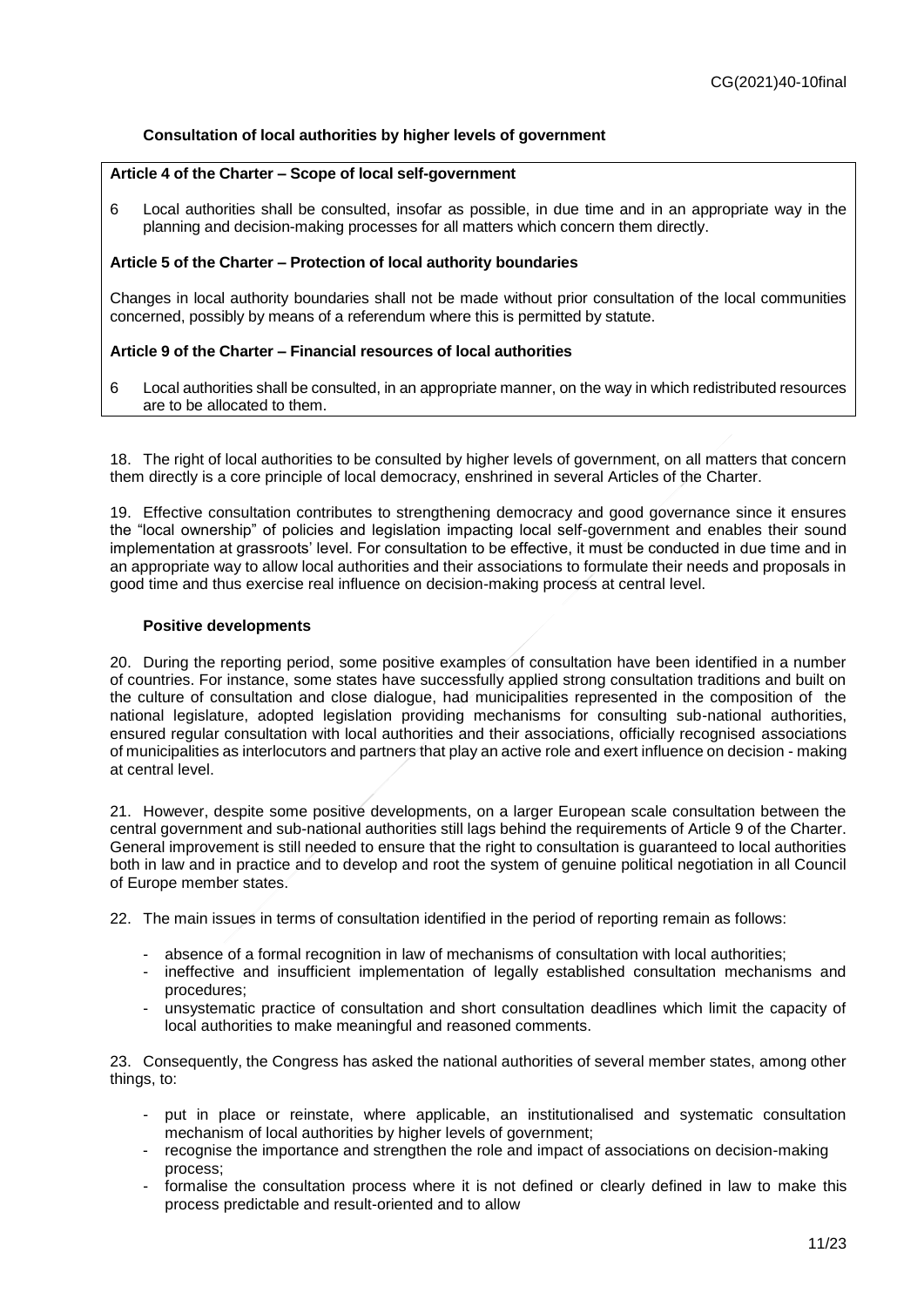- respect legal deadlines and request the extending of the existing deadlines, where necessary, to permit meaningful consultation;
- increase the regularity of consultations;
- ensure proper implementation of consultation procedures and mechanisms in practice to permit effective consultations with local authorities, in due time and in an appropriate way on all matters that directly concern them.

# **Local and regional competences**

# **Article 3 of the Charter – Concept of local self-government**

1 Local self-government denotes the right and the ability of local authorities, within the limits of the law, to regulate and manage a substantial share of public affairs under their own responsibility and in the interests of the local population.

### **Article 4 – Scope of local self-government**

- 2 Local authorities shall, within the limits of the law, have full discretion to exercise their initiative with regard to any matter which is not excluded from their competence nor assigned to any other authority.
- 3 Public responsibilities shall generally be exercised, in preference, by those authorities which are closest to the citizen. Allocation of responsibility to another authority should weigh up the extent and nature of the task and requirements of efficiency and economy.
- 4 Powers given to local authorities shall normally be full and exclusive. They may not be undermined or limited by another, central or regional, authority except as provided for by the law.
- 5 Where powers are delegated to them by a central or regional authority, local authorities shall, insofar as possible, be allowed discretion in adapting their exercise to local conditions.

# **Article 8 – Administrative supervision of local authorities' activities**

- 2 Any administrative supervision of the activities of the local authorities shall normally aim only at ensuring compliance with the law and with constitutional principles. Administrative supervision may however be exercised with regard to expediency by higher-level authorities in respect of tasks the execution of which is delegated to local authorities.
- 3 Administrative supervision of local authorities shall be exercised in such a way as to ensure that the intervention of the controlling authority is kept in proportion to the importance of the interests which it is intended to protect.

24. The scope of local government responsibility is of central importance for local democracy. The Charter requires that a "substantial share of public affairs" be regulated and managed by local authorities who should be able to elaborate local strategies and local policies under their own responsibility. In fact, the bigger the share of "public affairs" local governments are responsible for, the bigger is the scope of local democracy.

25. The share of public affairs managed by local authorities should be substantial and not residual. In other words, local authorities should not be limited to secondary tasks and routine duties, they should have a range of responsibilities that would enable them to elaborate and implement local public policies for the benefit of the local population.

26. To fulfil powers "under their own responsibility" and "in the interests of the local population", local authorities should not be limited to merely acting as agents of higher-level authorities.

27. The Charter (Article 4.2) concerns the legal right of local authorities to take initiative on matters not excluded from their competence. In fact, many countries have adopted the so-called clause of general competence for local authorities which can also be combined with the subsidiarity principle described in paragraph 4.3 of the Charter.

28. Re-centralisation tendencies in some states continue to pose real threat to local discretion and initiatives. In some other states, local authorities must deal with an increasing amount of extremely detailed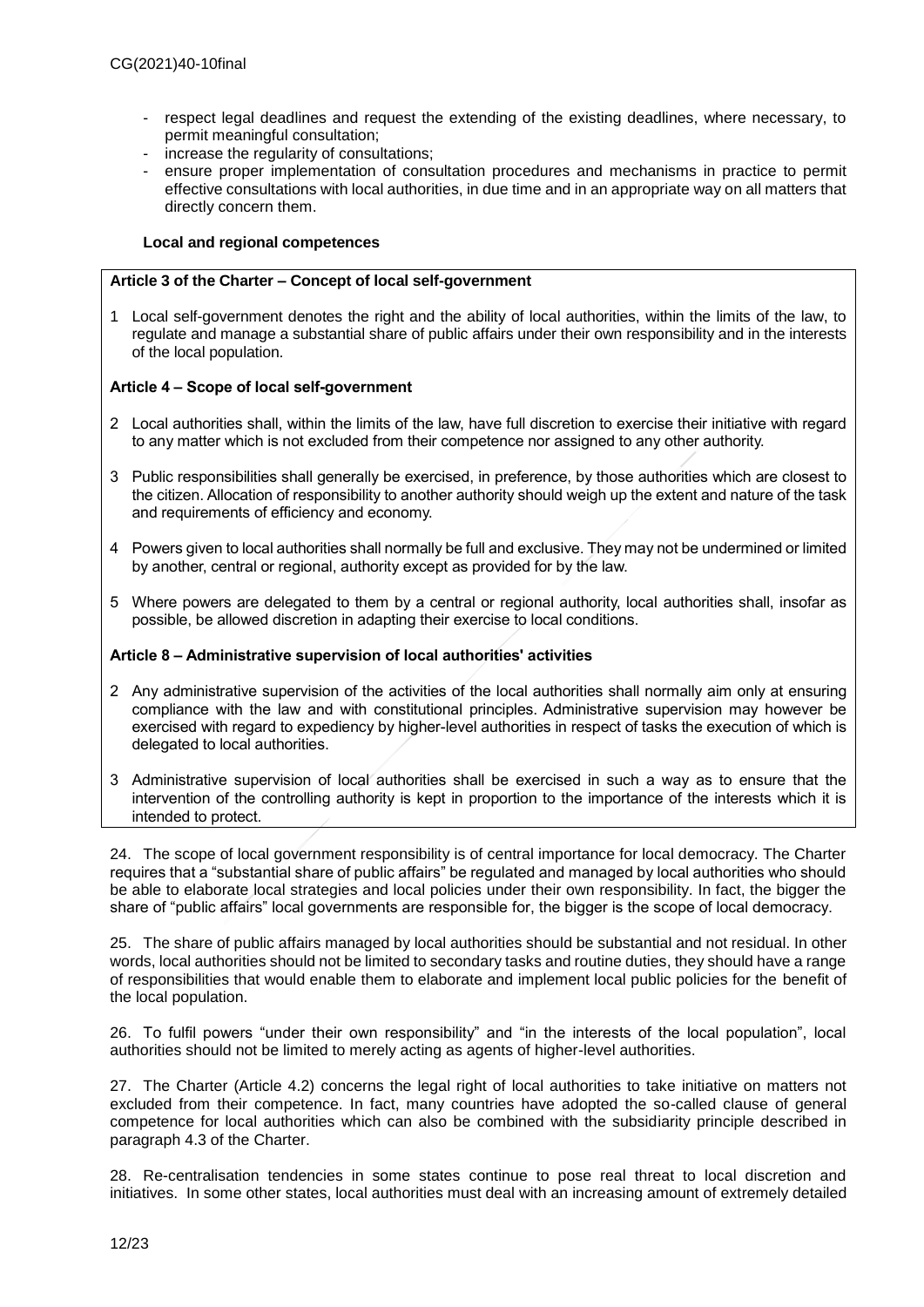state regulations of local-level activities which can also unduly limit their autonomy. Moreover, state practices of overregulation which undermine local autonomy have been reported even in those countries where local authorities enjoy a strong status.

29. Article 4 paragraph 3 of the Charter introduces the subsidiarity principle whereby public responsibilities should be exercised "in preference" closest to the citizens and decision-making should be brought as close as possible to them. This underlines the unavoidably political character of decentralisation, which can only be understood as endowing elected authorities with their own powers rather than delegated powers (Article 4.5).

30. The existence of overlapping responsibilities, in violation of Article 4.4, does not only prevent the powers given to local authorities from being full and exclusive. It can become a threat to local democracy since without clarity about which level is responsible for which function, neither higher level authorities nor citizens will know which actor to hold accountable.

31. Here are just some of outstanding issues of implementation of Article 4 of the Charter identified recently through Congress monitoring and post-monitoring activities:

- lack of clarity in delimitation of competences among government levels -- which causes overlapping of responsibilities (Article 4 paragraph 4);
- the concentration of most public responsibilities at the state level contrary to the principle of subsidiarity (Article 4.3)
- excessive limitation of competences and decision-making powers conferred to municipalities (Article 3.1 and 4.3);
- the absence of autonomy of local authorities to exercise their own competences (Article 4.2) which are moreover not full and exclusive (Article 4.4.)
- the lack of discretion in the exercise of delegated functions, as a consequence of the detailed State regulation of delegated tasks (Article 4.5);
- excessive involvement of the central government in local affairs in practice (Article 4.4)
- disproportional supervision powers of the central authorities (Article 8.3) which considerably limits local authorities' discretion to manage their own affairs.

32. Generally, many violations have been identified during the period under review regarding the distribution of competences in many countries despite the launching of decentralisation reforms in some of them and some progress achieved in few countries in this respect. In some states re-centralisation trends clearly continue and even accelerate.

33. The Congress has addressed various recommendations to the monitored states to tackle the problems linked to the distribution of competences to bring the situation in compliance with Article 4 of the Charter.

34. In many recommendations which have been adopted in the reference period, the Congress has called upon national authorities to:

- clarify the allocation of competences between the central government and the municipalities to ensure that the latter have full and exclusive powers within the meaning of Article 4.4,
- avoid situations of overlap between local and central competences and to ensure that the subsidiarity principle is applied in practice,
- reduce the level of interference by State authorities with municipal independent functions,
- make sure that the supervision is proportional to the importance of the interests that it is intended to protect and limit the state supervision of their own tasks to the control of legality;
- avoid overregulation of delegated tasks and allow local authorities to have more discretion in adapting their exercise to local conditions;
- recognise to local authorities a substantial share of public affairs under their own responsibility through decentralisation of competences, in line with the principle of subsidiarity
- and ensure that local authorities dispose of the necessary legal and administrative means, property and finances to regulate and manage their affairs.

35. The Congress has explicitly requested some countries to reverse the centralisation trend and stop the allocation of local competences to the State administration thus ensuring that the subsidiarity principle is applied in practice.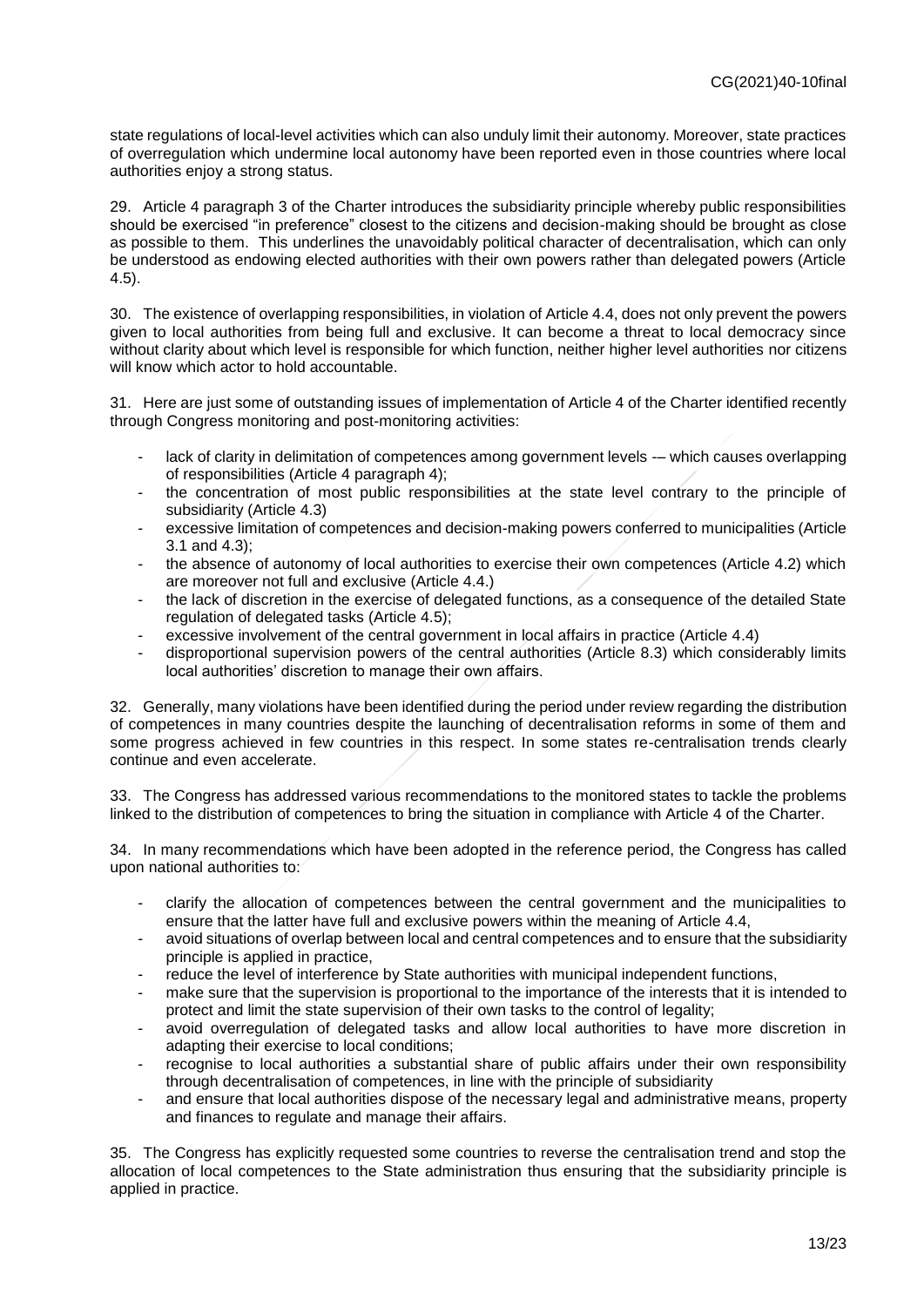# **Direct applicability of the Charter**

36. The report on the reception of the Charter in the case-law of the national courts of last resort, prepared within the Congress Group of Independent Experts on the Charter in June 2019, assesses positively the situation around the judicial application of the Charter in Council of Europe member States. It points out that the Charter is frequently invoked in lawsuits dealing with local government issues, and most courts apply it in their judgements' reasoning.

37. As highlighted in the report, the formal recognition of the potential direct application of some of Charter's provisions has become the rule, although with few exceptions, and the Charter is regarded as a benchmark for the interpretation of national constitutional or legislative provisions on local self-government.

38. However, the report also notes that the Charter's direct application is still denied in some countries because their courts consider the Charter's wording too vague or general. Some notable exceptions concern some specific Charter provisions (i.e. articles 5 and 6), that the courts, by contrast, find precise, clear and concrete enough to be applied in an adjudication.

39. It is concluded in the report that the Charter has not yet reached the stage at which it would systematically take precedence over any previous or subsequent legislation which is inconsistent with it. However, the Charter cannot deploy striking legal effects not because it is a weak treaty, but because the constitutional tradition of the State or the procedural design of the internal legal remedies prevent any treaty to obtain such results (apart from those dealing with human rights). From this perspective, the situation of the Charter is not different from that of many other international treaties.

40. The monitoring visits carried out in the period of review have also confirmed some progress with regard to ensuring the direct applicability of the Charter in some countries. However, while in a number of countries the Constitutional Courts extensively apply the Charter in their case-law and consider it as a binding and operational set of rules, in some other states the lack of direct applicability of the Charter is still a factor that weakens the Charter's legal status in the domestic legal system.

41. Therefore, the Congress has recommended ensuring the direct applicability of the Charter within the domestic legal systems, giving due consideration to the Charter in court proceedings and, where necessary, passing the legislation that would give it legal force as a directly applicable source of law.

### **Positive developments**

42. Among positive developments in few states should be mentioned the introduction of legislative changes empowering every local authority to litigate in the Constitutional Court to defend local autonomy and the recognition of the right of local authorities' associations to seize the Constitutional Court.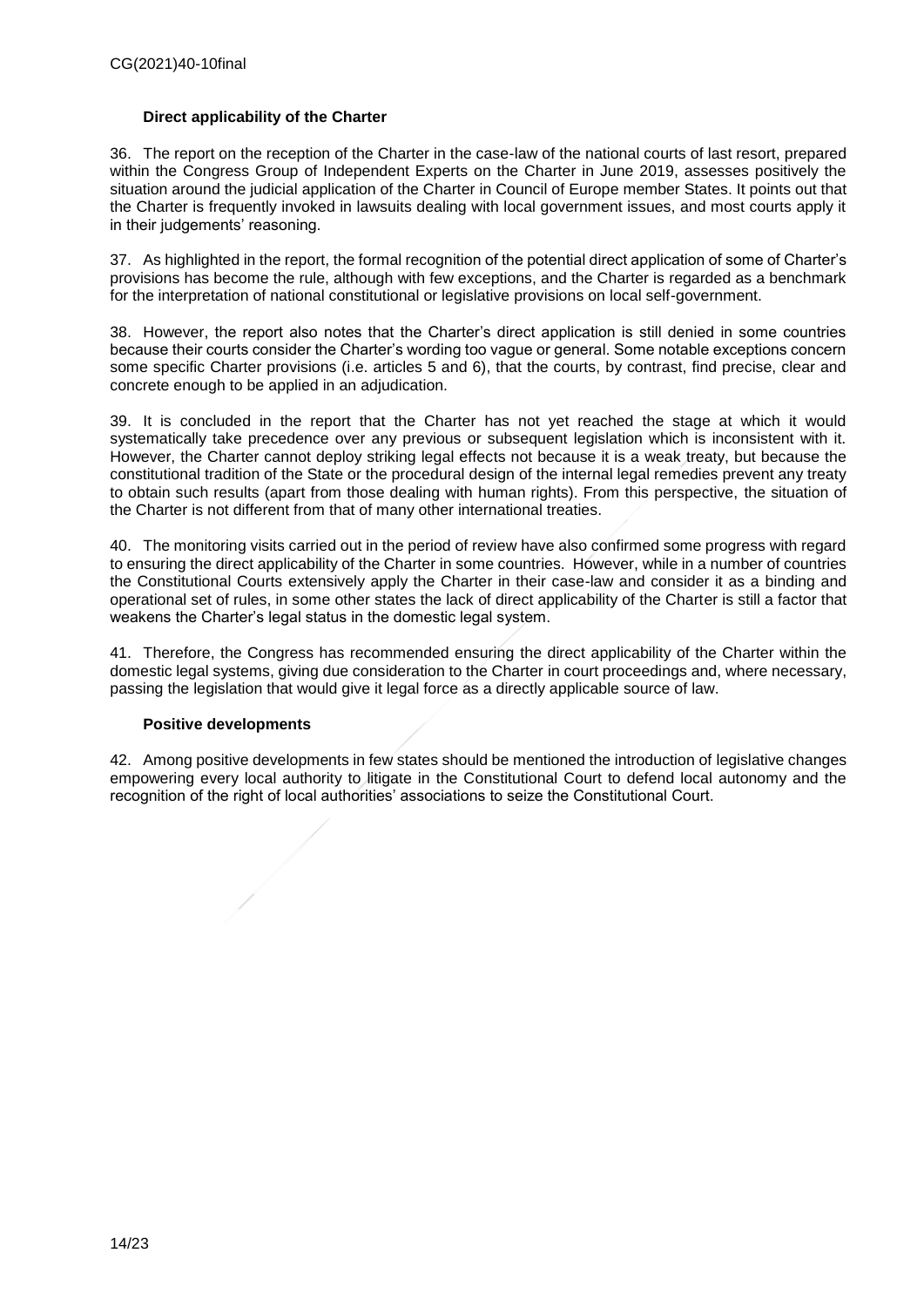# **Article 7.1 Conditions of office**

Article 7 – Conditions under which responsibilities at local level are exercised

1 The conditions of office of local elected representatives shall provide for free exercise of their functions.

2 They shall allow for appropriate financial compensation for expenses incurred in the exercise of the office in question as well as, where appropriate, compensation for loss of earnings or remuneration for work done and corresponding social welfare protection.

3 Any functions and activities which are deemed incompatible with the holding of local elective office shall be determined by statute or fundamental legal principles Besides the four above-mentioned areas where the implementations issues remain recurrent and relevant, the Congress has identified the difficulties in meeting the requirements of Article 7 of the Charter on the conditions of office of local elected representatives.

43. The principle of local democracy enshrined in Article 3 of the Charter is especially linked to Article 7, which refers to the conditions under which local elected representatives exercise their functions. Among those conditions, beside the principle of financial compensation (Article 7, Paragraph 2, requiring that some categories of persons may not be prevented by purely material considerations from standing for office) and the requirement of legally established rules on incompatibility Article 7, Paragraph 3), is of paramount importance the reference, in Article 7, Paragraph 1, to the free exercise of the functions of local elected representatives.

44. According to Article 7 of the Charter, local elected representatives may not be prevented by the action of a third party from carrying out their functions.

45. The contemporary commentary by the Congress on the Explanatory Report to the Charter<sup>6</sup> warned against the situation in which the laws favour the "judicialisation" of local politics, or where local elected representatives are de facto threatened with the prospect of being prosecuted even on trivial charges. In this connection, the fight against corruption should be balanced against the need to ensure that local politicians are not unduly threatened by the prospect of arbitrary prosecutions.

46. The Congress also stressed in its Recommendation 383 (2015)<sup>7</sup> that democratic systems require elected political representatives to govern on behalf of their constituents. Governments have a duty to provide and/or facilitate conditions of office for elected representatives at all levels of government and ensure they do not become subject to inappropriate attempts to influence their decision-making such as bribery, blackmail, bullying (which can be increasingly through electronic means) or threats of physical violence, etc.

47. Many elected representatives, unfortunately, have experienced at least some degrees of harassment and threats of violence. Threats and attacks against local government representatives are becoming an ever more frequent occurrence recently and are regularly raised during the Congress series of debates "Mayors under pressure".

48. The failure of national authorities to ensure the conditions for a free exercise of local elected mandate has been a frequent complaint addressed by local authorities of some member States to the Congress and appears to be an emerging recurrent issue of the application of the Charter.

49. The monitoring activities of the Congress revealed various central level actions that may curtail the freedom of exercise of local mandate, starting from capping the number of elected representatives and reducing the scale of their salaries to creating a generally hostile political environment of distrust towards local authorities and fuelling the tensions between the representatives of the ruling party and the opposition.

50. In a couple of countries, the opposition leaders have been publicly accused of "treason" as soon as they voiced criticisms against the ruling party and over the political pressure they have been brought to bear. The

<sup>6</sup> [CG-FORUM(2020)02-05] – A contemporary commentary by the Congress on the explanatory report to the European Charter of Local Self-Government

https://rm.coe.int/contemporary-commentary-by-the-congress-on-the-explanatory-report-to-t/1680a06149

<sup>7</sup> Recommendation 383 (2015) – Conditions of office of elected representatives

https://rm.coe.int/conditions-of-office-of-elected-representatives-co-rapporteurs-frida-j/168071928e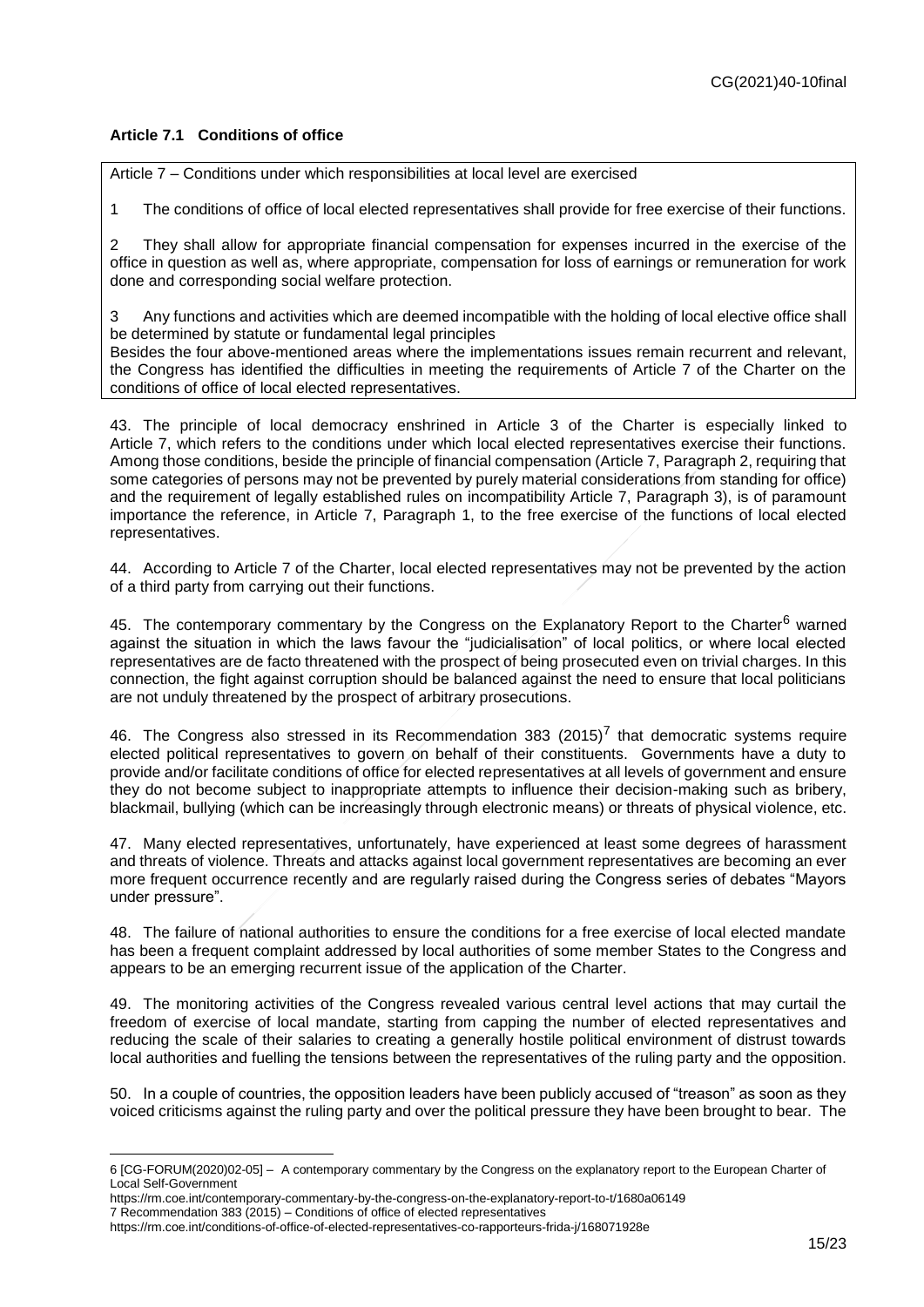legislation of one state enables governors to substitute mayoral direct elections with the system of appointment of heads of municipality.

51. However, the most common challenges in the implementation of Article 7 in Europe to date relate to the conditions of suspension of the electoral mandate and the inappropriate financial compensation of local elected representatives for the proper exercise of their duties.

52. More concretely, the political context for the exercise of mayoral functions may be adversely affected by the intensive practice of bringing criminal prosecutions against mayors and other local elected representatives, some of them being brought for unreasonable or insignificant reasons, relating sometimes to the lack of resources of local authorities to discharge their competences. The lack of precision of the grounds to activate the mechanism of recall referendums at local level that leads to their abusive use or misuse significantly deteriorates the conditions of office of local elected representatives and entails a serious dysfunction of local democracy as mayors work under the permanent threat of revocation.

53. In several countries, the remuneration of mayors is far from being decent or adequate and thus deters different categories of people, including youth, from engaging in local politics for purely material reasons. A symbolic case is when despite the economic growth in one member State its government reduced the scale of remuneration of local elected representatives by 20%.The systematic arrest and suspension of mayors when a criminal investigation is opened against them, on the grounds of an overly broad definition of "terrorism" in the anti-terror legislation, and their replacement by non-elected officials in another Council of Europe member State seriously undermines the democratic choice of its citizens and impedes the proper functioning of local democracy.

54. One county's criminal legislation regarding the mayors' liability places such a disproportionate responsibility on local elected representatives that they become too vulnerable to be able to freely exercise their mandate. This situation even leads to the lack of candidates to local elected posts.

55. Therefore, the Congress has made numerous suggestions on how to improve the condition of office of local elected representatives during the monitoring reviews. Those included recommendations on establishing a system of fair and appropriate remuneration of the representatives of local elected representatives for the discharge of their duties; revising the legislation on the procedure of suspension of local elected representatives and adopting the necessary legal and regulatory arrangements to avoid the possible distorting consequences of its misuse; revising the legal provisions regulating the grounds for calling a local recall referendum to provide for more legal certainty and to reduce the scope of discretionary decisions in triggering such popular consultations. Some states have received the recommendations to:

- find a more appropriate balance between the fight against corruption and the requirements of local democracy, so that the bringing of criminal charges against local elected representatives does not disrupt local political life, and refrain from exercising any type of pressure against local elected representatives;
- ensure that the arrest of a local elected representative is a decision duly substantiated in domestic law, taken in conformity with the standards of the Council of Europe;
- develop capacity building programmes for local council members, in particular in remote municipalities, with regard to the use of all available legal instruments for the protection of their rights and adopt various measures aimed at restoring mutual trust between the representatives of the ruling party and the opposition which is necessary for the proper functioning of local democracy.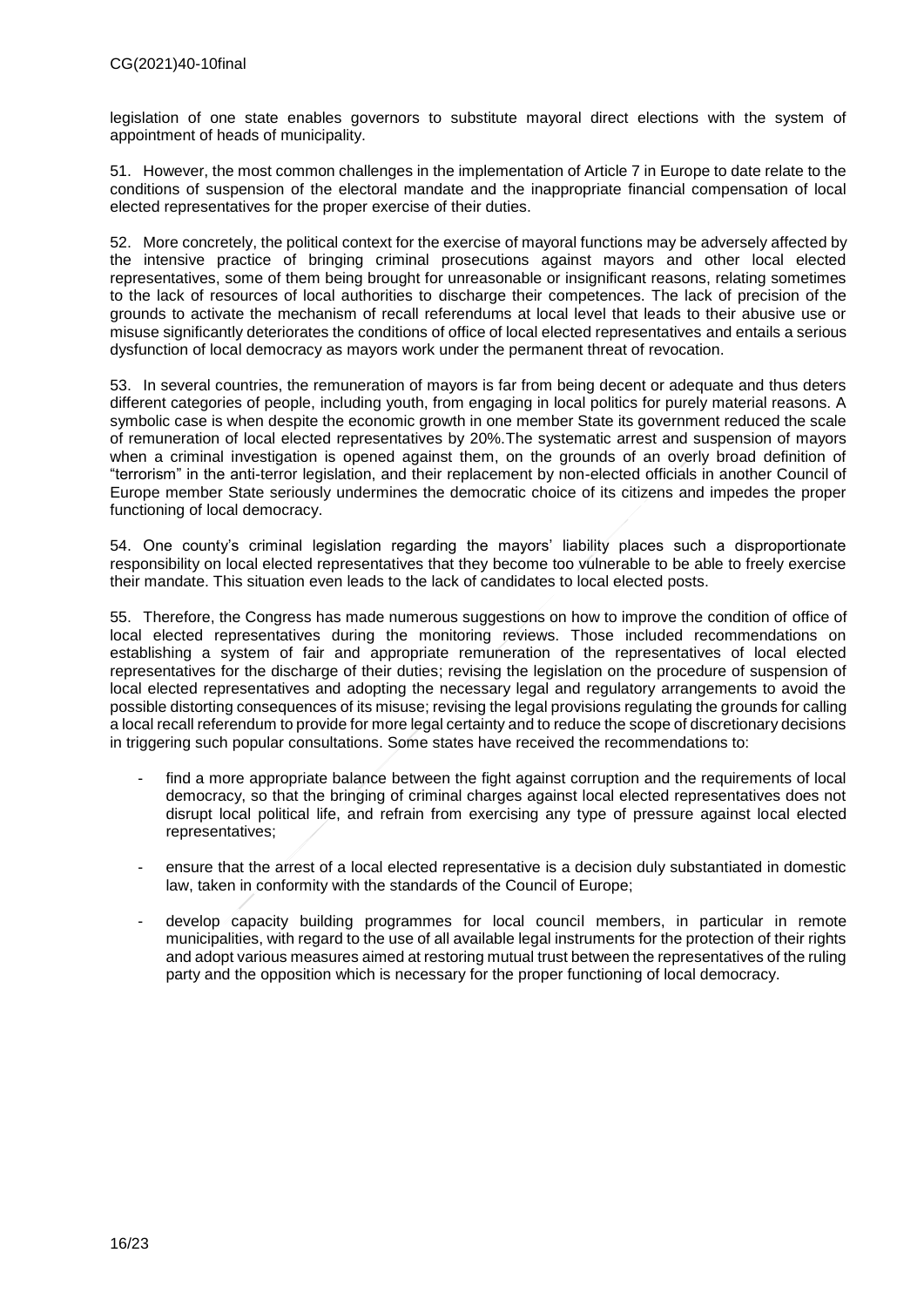### <span id="page-16-0"></span>**D. Conclusions**

56. This is the second periodical report prepared by the Monitoring Committee which has been tasked with providing [regular tri-annual analysis](http://mkto-ab220141.com/f00Pa0e07j00lI3UR0Qav0l) on performance of the Council of Europe member States in implementation of the Charter.

57. General compliance with the provisions of the Charter has been observed in some member States. They have applied constant and sustainable efforts aimed at strengthening local self-government and bringing the national legislation and practice in line with the Charter, through the decentralisation reforms.

58. A few states have achieved noticeable progress in the field of local and regional democracy since the previous Congress monitoring and/or post-monitoring visits by either fostering reform efforts, enhancing intermunicipal co-operation or strengthening mechanisms of citizens' participation in public decision-making. Six more states have ratified the Additional protocol to the Charter on the right to participate in the affairs of a local authority.

59. Nonetheless, substantial challenges remain on the member States' agenda in terms of fulfilling their commitments in respect of the Charter as regards the recurrent issues identified in the previous Congress report.

60. Gaps remain obvious in the implementation of the Charter's provisions in relation both to competences and financial resources available to local authorities.

61. During the reference period, a tendency to re-centralise competences and the related financial resources has been reconfirmed in some countries. Some governments tried to justify removing decisions from the level closest to the citizens and limiting local financial resources in violation of Articles 4 and 9 respectively by the need to implement austerity and rationalisation programmes to tackle the consequences of the financial crisis.

62. In addition, in some member States serious problems in ensuring the adequacy of financial resources appeared not limited to measures of financial discipline aimed at countering the effects of the financial crisis. The situation there presented the signs of the attempts to use difficulties in financial situation as an excuse to gain more control and influence over local authorities.

63. Some efforts have been deployed in some member States to address various shortcomings found in the conduct of consultation. However, the biggest challenges regarding this issue are still to be met in terms of formalising the consultation procedure in law and respecting the requirements of timely and due consultation on all matters directly related to local authorities as set out in Articles 4.6., 5 and 9.6.

64. The main concerns that the Congress has previously voiced about the absence of direct application of the Charter in the national legislative systems of some member States are still to be addressed notwithstanding a generally positive situation around the judicial application of the Charter in Council of Europe member States.

65. In addition to the four recurring issues that remain relevant during the period under review, the Congress has identified one more emerging issue of the application of the Charter – systematic shortcomings in meeting the requirements of Article 7 on the conditions of office of local elected representatives. These range from reducing the scale of salaries of local elected officials despite the economic recovery to failure to ensure the safe political and legal environment for exercise of local elected mandates. Public distrust in institutions at all levels continues to persist in some countries and adversely effects the level of participation of citizens in local decision-making.

66. At the time of the elaboration of this report, the Council of Europe and other states around the world faced the unique and complex challenges presented by the global pandemic. The coronavirus outbreak has also seen a number of countries disproportionately and in violation of the Charter recentralise finances and competences given to the local level of government, justifying these actions by the need to stop the spread of the COVID-19.

67. Whether this trend towards recentralisation is likely to be confirmed as a result of the pandemic is yet to be seen. This is understandably a sensitive issue. But it is to be reminded that the non-respect of the principles guaranteed by the Charter is a worrying development since democratic and open societies should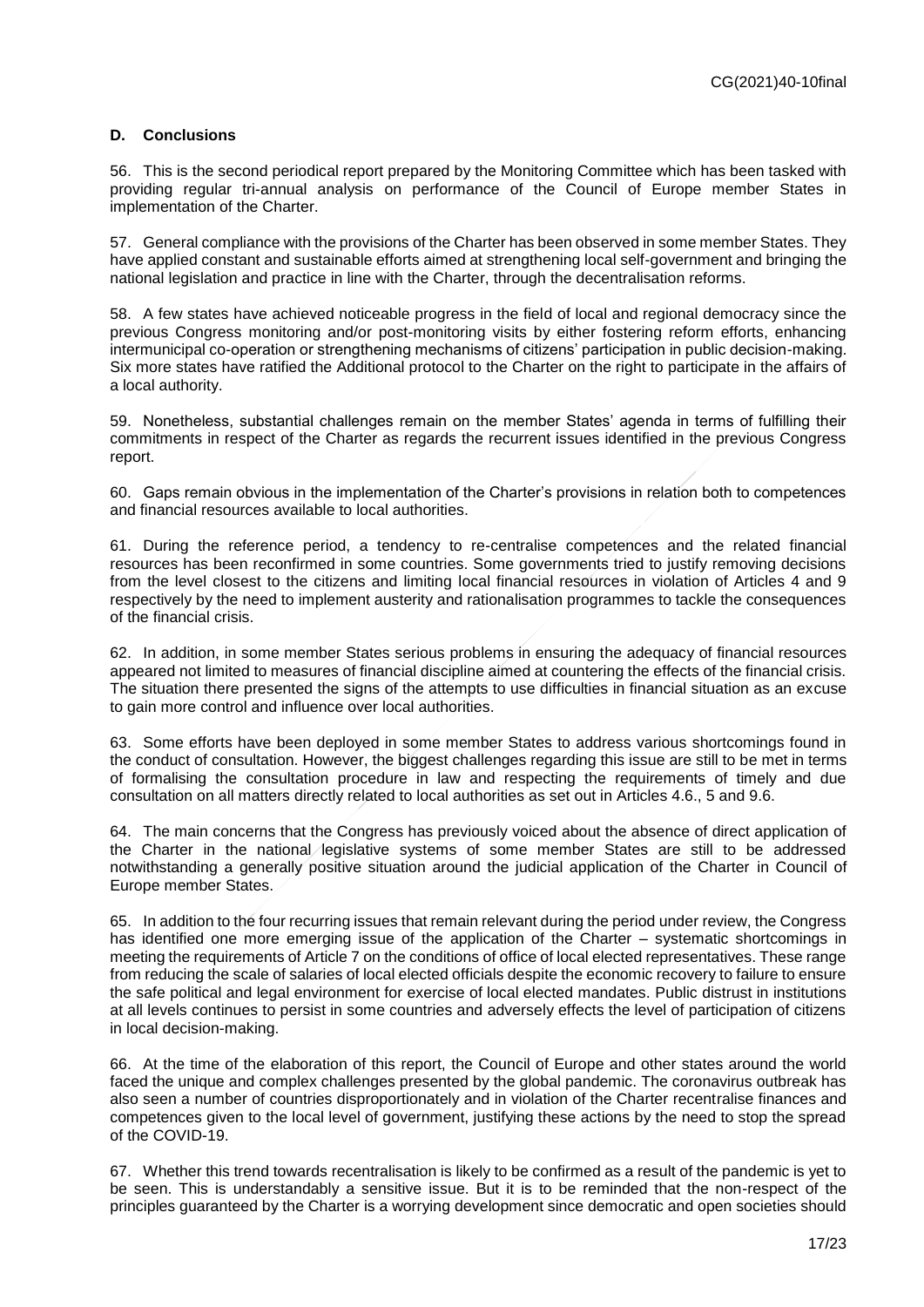respond to and combat the pandemic while continuing to uphold democratic principles. We will see if the future Congress recommendations will confirm these preliminary remarks.

68. What is obvious is that against this complex backdrop, constant efforts in the honouring of their commitments must be pursued by all member States to achieve substantial progress in ensuring compliance with the Charter and sustain local democracy. Local self-government contribution has undoubtedly benefited the global response to the pandemic and should remain an important part of the concerted effort to address the pandemic impacts in the long-term and ensure the collective recovery.

69. Through its monitoring and post-monitoring activities, the Congress should continue to closely follow current and emerging issues of the Charter's implementation as an advance warning system for the Committee of Ministers, with regard to trends in local democracy in member States. It should also promote good practices of responding to identified issues as a means of facilitating and streamlining the implementation efforts of States parties to the Charter.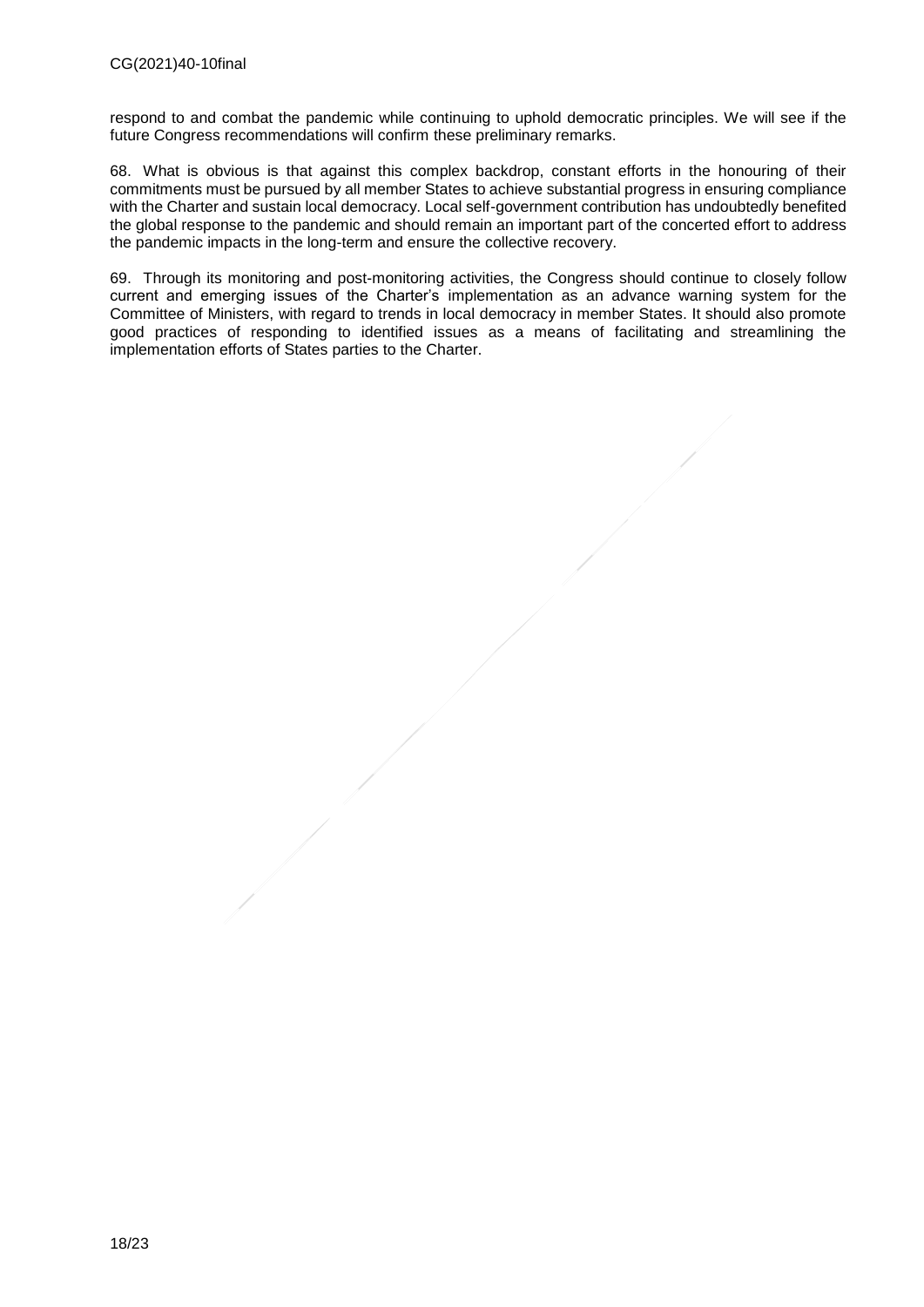# <span id="page-18-0"></span>**2. OBSERVATION OF LOCAL AND REGIONAL ELECTIONS IN COUNCIL OF EUROPE MEMBER STATES**

# <span id="page-18-1"></span>**Reports adopted in 2017-2020**

# *A. Country-specific reports:*

*2017:* 

*Bosnia and Herzegovina [\(CG32\(2017\)16final,](https://rm.coe.int/CoERMPublicCommonSearchServices/DisplayDCTMContent?documentId=09000016806fe048) [Recommendation 399\)](https://rm.coe.int/CoERMPublicCommonSearchServices/DisplayDCTMContent?documentId=0900001680703f5d); Finland* [\(CPL33\(2017\)05final,](https://rm.coe.int/CoERMPublicCommonSearchServices/DisplayDCTMContent?documentId=090000168075fc09) *[Recommendation 408\)](https://rm.coe.int/CoERMPublicCommonSearchServices/DisplayDCTMContent?documentId=090000168075fd08); Bosnia and Herzegovina (Information Report in the framework of the Congress' post-electoral dialogue – [CPL33\(2017\)03\)](https://search.coe.int/congress/Pages/result_details.aspx?ObjectId=09000016807509e2); Republic of Moldova (Gagauzia), Information Report – [CPR32\(2017\)02](https://search.coe.int/congress/Pages/result_details.aspx?ObjectId=09000016806fe081)*;

### *2018:*

*North Macedonia [\(CPL34\(2018\)02final,](https://rm.coe.int/CoERMPublicCommonSearchServices/DisplayDCTMContent?documentId=090000168079cee6) [Recommendation 413\)](https://rm.coe.int/CoERMPublicCommonSearchServices/DisplayDCTMContent?documentId=090000168079ab0c); Georgia (Information Report – [CPL34\(2018\)03\)](https://rm.coe.int/CoERMPublicCommonSearchServices/DisplayDCTMContent?documentId=09000016807915ed); Netherlands (Information Report – [CPL35\(2018\)04\)](https://rm.coe.int/CoERMPublicCommonSearchServices/DisplayDCTMContent?documentId=09000016808e4a9d); Tunisia (Information Report – [CG35\(2018\)10\)](https://rm.coe.int/CoERMPublicCommonSearchServices/DisplayDCTMContent?documentId=09000016808e4a52); Republic of Moldova (Information Report - [CG35\(2018\)22\)](https://rm.coe.int/CoERMPublicCommonSearchServices/DisplayDCTMContent?documentId=09000016808e4a50);*

### *2019:*

*Bosnia and Herzegovina [\(CPR36\(2019\)02final,](https://rm.coe.int/CoERMPublicCommonSearchServices/DisplayDCTMContent?documentId=0900001680937716) [Recommendation 432\)](https://rm.coe.int/CoERMPublicCommonSearchServices/DisplayDCTMContent?documentId=090000168093c4a9); Turkey [\(CG37\(2019\)14,](https://rm.coe.int/local-elections-in-turkey-and-mayoral-re-run-in-istanbul-committee-on-/1680981fcf) [Recommendation 439\)](https://rm.coe.int/CoERMPublicCommonSearchServices/DisplayDCTMContent?documentId=090000168098b2f2); Slovenia (Information Report – [CPL36\(2019\)02\)](https://rm.coe.int/CoERMPublicCommonSearchServices/DisplayDCTMContent?documentId=09000016809376f8); Poland (Information Report – [CG36\(2019\)18\)](https://rm.coe.int/CoERMPublicCommonSearchServices/DisplayDCTMContent?documentId=09000016809381c7);*

### *2020:*

*Republic of Moldova [\(CG-FORUM\(2020\)01-04,](https://rm.coe.int/local-elections-in-moldova-on-20-october-2019-monitoring-committee-rap/16809f57a8) [Recommendation 443\(2020\)](https://rm.coe.int/local-elections-in-the-republic-of-moldova-20-october-2019-monitoring-/16809fbe3b); Ukraine (Information Report/remote procedure – [CG-BUR\(2020\)35-37\)](https://search.coe.int/congress/Pages/result_details.aspx?ObjectId=0900001680a07d8b).*

# *B. Transversal reports:*

# *2017:*

*Checklist for compliance with international standards and good practices preventing misuse of administrative resources during electoral processes at local and regional level [\[CG32\(2017\)12\]](https://search.coe.int/congress/Pages/result_details.aspx?ObjectId=09000016807000d1);*

# *2018:*

*Voting rights at local level as an element of successful long-term integration of migrants and IDPs in Europe's municipalities and regions – [CG35\(2018\)17](https://search.coe.int/congress/Pages/result_details.aspx?ObjectId=09000016808e49f4) – [Recommendation 419 \(2018\);](https://search.coe.int/congress/Pages/result_details.aspx?ObjectId=09000016808ec71b)*

*2020:*

*Local and regional elections in major crisis situations – [CG-FORUM\(2020\)01-05](https://search.coe.int/congress/Pages/result_details.aspx?ObjectId=09000016809fa82f) – [Resolution 455 \(2020\)](https://search.coe.int/congress/Pages/result_details.aspx?ObjectId=09000016809fbe7c) – [Recommendation 444 \(2020\).](https://search.coe.int/congress/Pages/result_details.aspx?ObjectId=09000016809fbe67)*

# <span id="page-18-2"></span>**Recurring issues**

# **1. Accuracy of voters' lists**

70. The accuracy of electoral lists remained an issue during Congress missions to observe local and regional elections over the last four years. Despite the fact that residency requirements for voting rights at local and regional level as well as other criteria enshrined in the electoral legislation may vary from country to country, the Congress, further to some of its observations, has made reference to the particular problem of voters who live de facto abroad but remain registered as residents, stay on the electoral lists in their country of origin and thus may exercise their right to vote at grassroots' level if they are in the country on Election Day. The presence of voters residing *de facto* abroad on electoral lists causes challenges with regard to effective electoral management, the integrity and transparency of electoral processes and the prevention of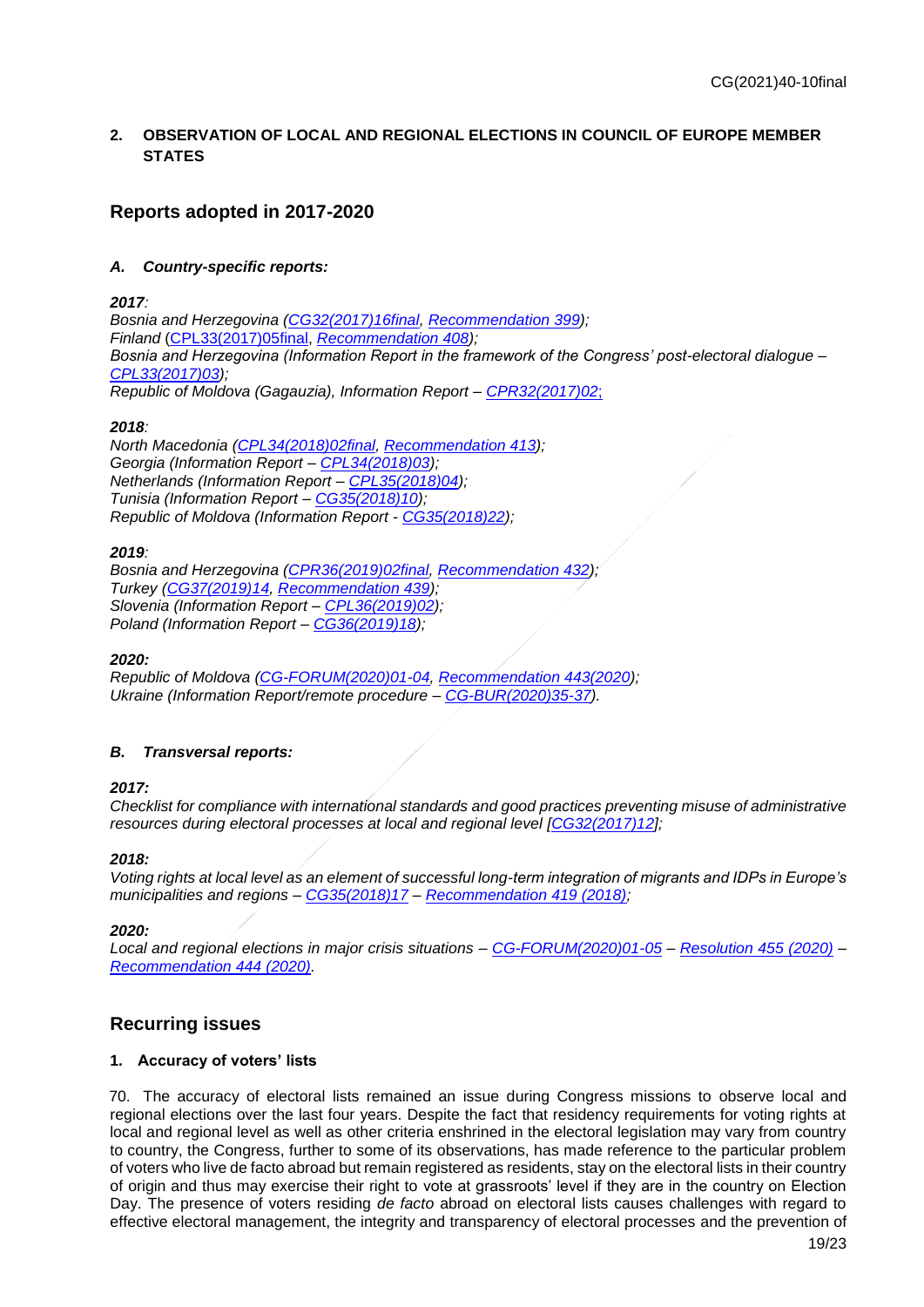fraud or manipulation. In this respect, the Congress highlights the importance of a "genuine link" that should exist between the voters and the municipality where he/she cast his/her ballot as stated in [Resolution 378\(2015\)](https://rm.coe.int/electoral-lists-and-voters-residing-de-facto-abroad-rapporteur-jos-wie/168071a76e)<sup>8</sup>.

71. More generally speaking, more efforts are often needed in systematically verifying the actual permanent residence of voters, consistent updating of electoral lists and removing deceased voters from the lists. Finally, manipulations with the voters' lists have been noticed, such as assigning voters to different polling stations than usual or registering security forces to vote in certain constituencies in order to change traditional composition of the local electorate and thus achieve advantage for certain competitors.

72. Due to the importance of this issue for local and regional self-government bodies and rooted in the conviction that local questions should be decided by the electorate actually living in a specific community, the Congress will continue bringing this to the attention of the authorities in conjuction with the according recommendations.

*[Congress Resolution 378 \(2015\)](https://rm.coe.int/electoral-lists-and-voters-residing-de-facto-abroad-rapporteur-jos-wie/168071a76e): Electoral lists and voters residing de facto abroad*

*Code of Good Practice in Electoral Matters (Venice Commission) - the principle of universal suffrage This principle includes certain conditions with regard to the right to vote and to stand for elections such as age, nationality and residence requirements. Residence in this case means habitual residence. A length of residence requirement may be imposed on nationals solely for local and regional elections. The requisite period of residence should not exceed six months, a longer period may be required only to protect national minorities. The right to vote and to be elected may be accorded to citizens residing abroad.*

# **2. Misuse of administrative resources**

73. Misuse of administrative resources during the electoral process, most notably with regards to the campaign activities and the access to the media, has been highlighted by the Congress as an issue further to a number of election observation missions carried out from 2017 to 2020. Unlike other types of electoral malpractice and despite the fact that it is wide-spread, misuse of administrative resources has made its way into the established European political culture. It can be found in emerging democracies as well as in countries with a long-standing democratic tradition.

74. Due to the specific and close link that exists in the field between incumbents, candidates, public officials and voters, misuse of administrative resources is of particular concern at local and regional level. It hinders the creation of a level playing field and thus undermines the right of all candidates to stand for election on an equal basis and the right of voters to make choices without being unduly influenced.

75. Further to **Resolution 402 (2016)**<sup>9</sup>, a Checklist for compliance with international standards and best practices preventing misuse of administrative resources during electoral processes at local and regional level has been prepared in order to facilitate the implementation of such standards and best practices locally.

*[Congress Resolution 402 \(2016\):](https://rm.coe.int/the-misuse-of-administrative-resources-during-electoral-processes-the-/1680719382) The misuse of administrative resources during electoral processes and the role of local and regional elected representatives and public officials* 

### *Code of Good Practice in Electoral Matters (Venice Commission) – funding*

*Transparency operates at two levels. The first concerns campaign funds, the details of which must be set out in a special set of carefully maintained accounts. In the event of significant deviations from the norm or if the statutory expenditure ceilings are exceeded, the election must be annulled. The second level involves monitoring the financial status of elected representatives before and after their term in office. A commission in charge of financial transparency takes formal note of the elected representatives' statements as to their finances. The latter are confidential, but the records can, if necessary, be forwarded to the public prosecutor's office.*

https://rm.coe.int/electoral-lists-and-voters-residing-de-facto-abroad-rapporteur-jos-wie/168071a76e

9 Resolution 402 (2016) – The misuse of administrative resources during electoral processes: the role of local and regional elected representatives and public officials

<https://rm.coe.int/the-misuse-of-administrative-resources-during-electoral-processes-the-/1680719382>

<sup>8</sup> Resolution 378(2015) – Electoral lists and voters residing de facto abroad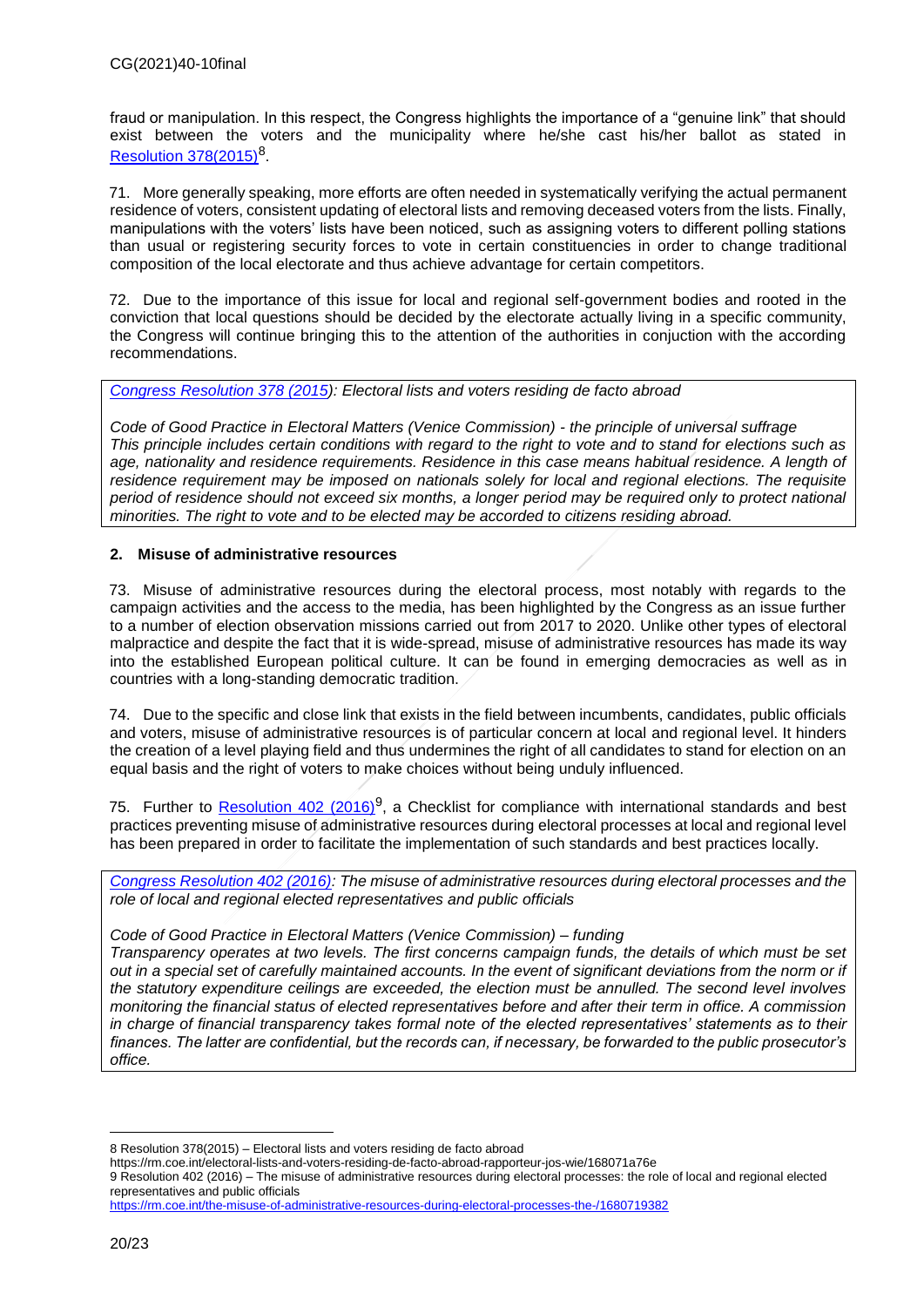# **3. Politicisation of election administration**

76. Professionalism, independence and transparency at all levels of electoral management bodies is a fundamental condition of public trust and confidence in electoral processes and results of elections and the Congress has made reference to this issue during observation missions in recent years.

77. The election administration has regulatory authority with regard to sensitive parts of the electoral process including voters' and candidates' registration. Moreover, it is in charge of the whole practical management of voting and counting has thus direct influence on the quality of the process.

78. In order to improve the situation, the Congress, further to observation missions organised over the last four years, recommended, in particular, revising the modalities of appointment, withdrawal and dissmisal of members of election commissions at all levels. In addition, it underlined that consistent and substantial training provided to members of election administration is instrumental to the strengthening of the professionalism of electoral bodies and therefore to their independence and impartiality. Transparent and consistent decision-making of election management bodies enhances overal public trust in the process.

*Code of Good Practice in Electoral Matters (Venice Commission) – organisation of elections by an impartial body*

*Only transparency, impartiality and independence from politically motivated manipulation will ensure proper administration of the election process, from the pre-election period to the end of the processing of results. This is why independent, impartial electoral commissions must be set up from the national level to polling station level to ensure that elections are properly conducted, or at least remove serious suspicions of irregularity.*

### **4. Public confidence in electoral processes**

79. Irregular and undue practices such as vote-buying, pressure from the employer or other forms of intimidation infringe on the freedom of voters to cast their votes according to their convictions and opinions have been mentioned by Congress reports further to the observation of local and regional elections also in the last years. Despite the fact that certain types of infringements on voters' freedom are difficult to monitor by international observers, the State is obliged to effectively prevent and punish violations of the law. Voters must be able to vote free from intimidation and fear of retribution.

80. Voters must be protected from threats or constraints liable to prevent them from casting their vote or from casting them as they wish, whether such threats come from the authorities or from individuals. Adequate voter education needs to be carried out so that voters are aware of their rights and are familiar with voting procedures. The position of domestic observers should be strenghtened to contribute to broader efforts to limit electoral irregularities and fraud.

81. Congress' recommendations prepared in recent years include measures to increase public confidence in elections, in particular through legal provisions with regard to the penalisation of all forms of pressure unduly exerted on voters. Where already existing, such provisions need to be effectively implemented by the authorities.

*Code of Good Practice in Electoral Matters (Venice Commission) – the principle of free suffrage This principle comprises two different aspects – free formation of the elector's opinion and free expression of this opinion (the freedom of the voting procedure and the accurate assessment of the result). State authorities must observe neutrality (e.g. concerning media, billposting, demonstration rights, funding of*  parties and candidates) and have a number of positive obligations concerning candidatures, lists of *candidates, national minorities etc.*

### **5. Equal level playing field for all candidates including independents**

82. All candidates should be able to stand in elections on equal footing without pressure and discrimination, and regardless of their party affiliation or if they run as independents. In particular, all candidates should be subjected to the same regulations before, during and after the elections. Regrettably, over the past several years, the Congress has noticed that compliance with this particular principle has increasingly become an issue.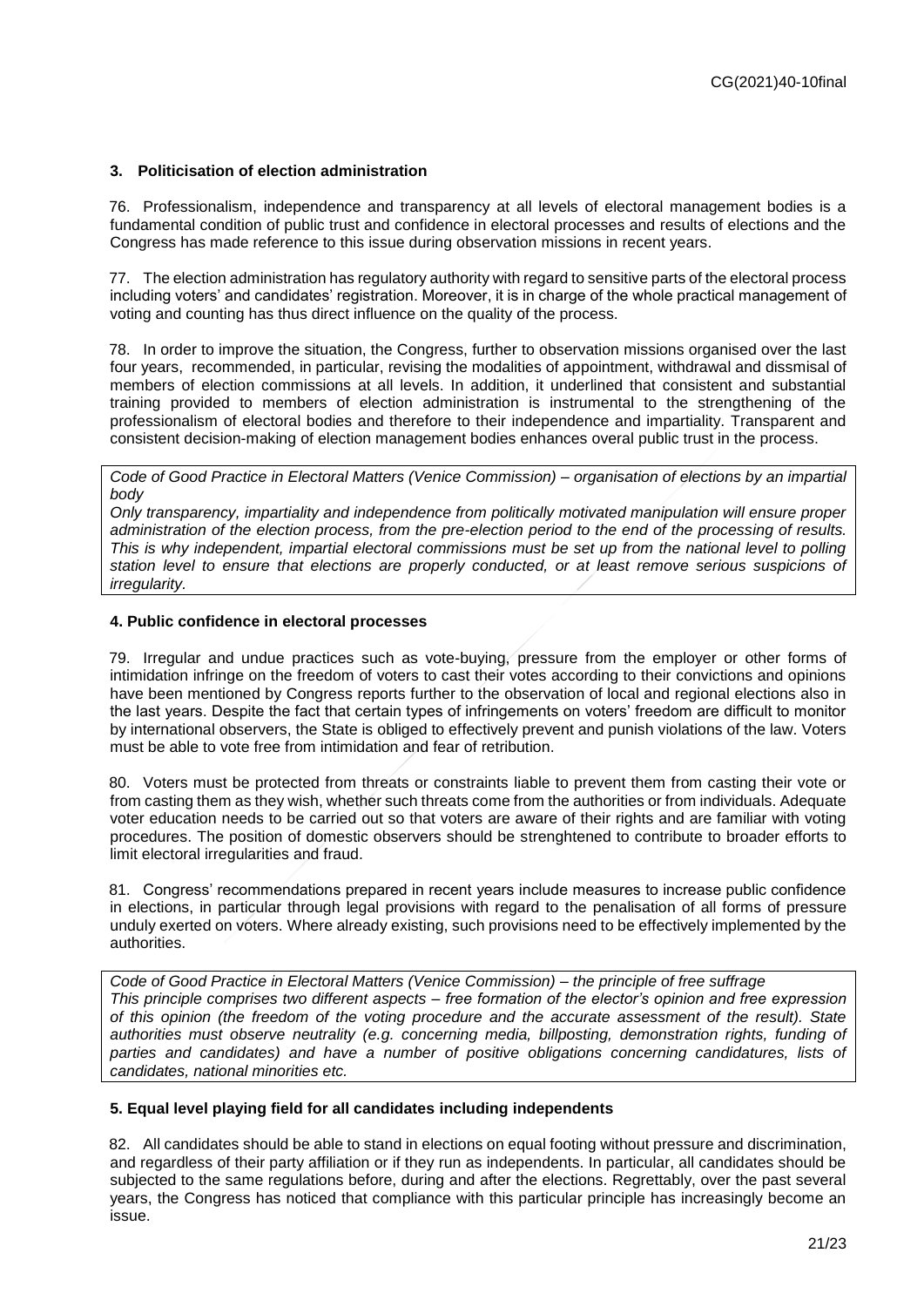83. Independent or opposition candidates should not face additional burdens in registering to run and they should be able to run in all constituencies on par with political/government party candidates. The fair access to the media and freedom to carry out campaign activities must be ensured equally to all candidates and campaign finance regulations must be monitored and enforced without prejudice. Independent or opposition candidates must not face any additional requirements to be installed in the office once they were duly registered to stand in an election and gathered a sufficient number of votes to win their mandate.

84. On the grassroots' level, independent candidates often represent an important alternative to established political parties as they have a particular link and knowledge of local issues. This makes them an invaluable element of local election races. Therefore, the Congress intends to focus on this topic and prepare a thematic report listing states' practice and recommendations on this matter.

*Additional Protocol to the European Charter of Local Self-Government on the right to participate in the affairs of a local authority – Article 1 – Right to participate in the affairs of a local authority:*

*1. The States Parties shall secure to everyone within their jurisdiction the right to participate in the affairs of a local authority.*

*(...)*

*4.1. Each Party shall recognise by law the right of nationals of the party to participate, as voters or candidates, in the election of members of the council or assembly of the local authority in which they reside. (...)*

*5.1. Any formalities, conditions or restrictions to the exercise of the right to participate in the affairs of a local authority shall be prescribed by law and be compatible with the party's international legal obligations. (...)*

*5.3. Any other formalities, conditions or restrictions must be necessary for the operation of an effective political democracy, for the maintenance of public safety in a democratic society or for the party to comply with the requirements of its international legal obligations.*

*[Congress Recommendation 375 \(2015\)](https://search.coe.int/congress/Pages/result_details.aspx?ObjectId=090000168071a7b4) – Criteria for standing in local and regional elections:*

*The Congress recommends that the Committee of Ministers invite the governments of member States to: a. review their domestic legislation with regard to local and regional elections, in order to ensure that: (...)*

*iv. requirements of financial deposits and supporting signatures, where applied, specify amounts that are reasonable and proportionate to the size of the electoral district;*

*v. independent candidates be allowed to stand in all local and regional elections, without unduly restrictive requirements of financial deposits and supporting signatures;*

*(...)*

*vii. citizens be permitted to run for election regardless of whether they hold a function that is deemed incompatible with elected office, with the condition that anybody who holds such a function resign from the said function on being successfully elected;*

*Code of Good Practice in Electoral Matters (Venice Commission) – the principle of universal suffrage Universal suffrage means in principle that all human beings have the right to vote and to stand for election. This principle includes certain conditions with regard to the right to vote and to stand for elections such as age, nationality and residence requirements. Provision may be made for depriving individuals of their right to vote and to be elected, but only subject to the following cumulative conditions: it must be provided for by law; the proportionality principle must be observed; conditions for depriving individuals of the right to stand for election may be less strict than for disenfranchising them; the deprivation must be based on mental incapacity or a criminal conviction for a serious offence; the withdrawal of political rights or finding of mental incapacity may only be imposed by express decision of a court of law.*